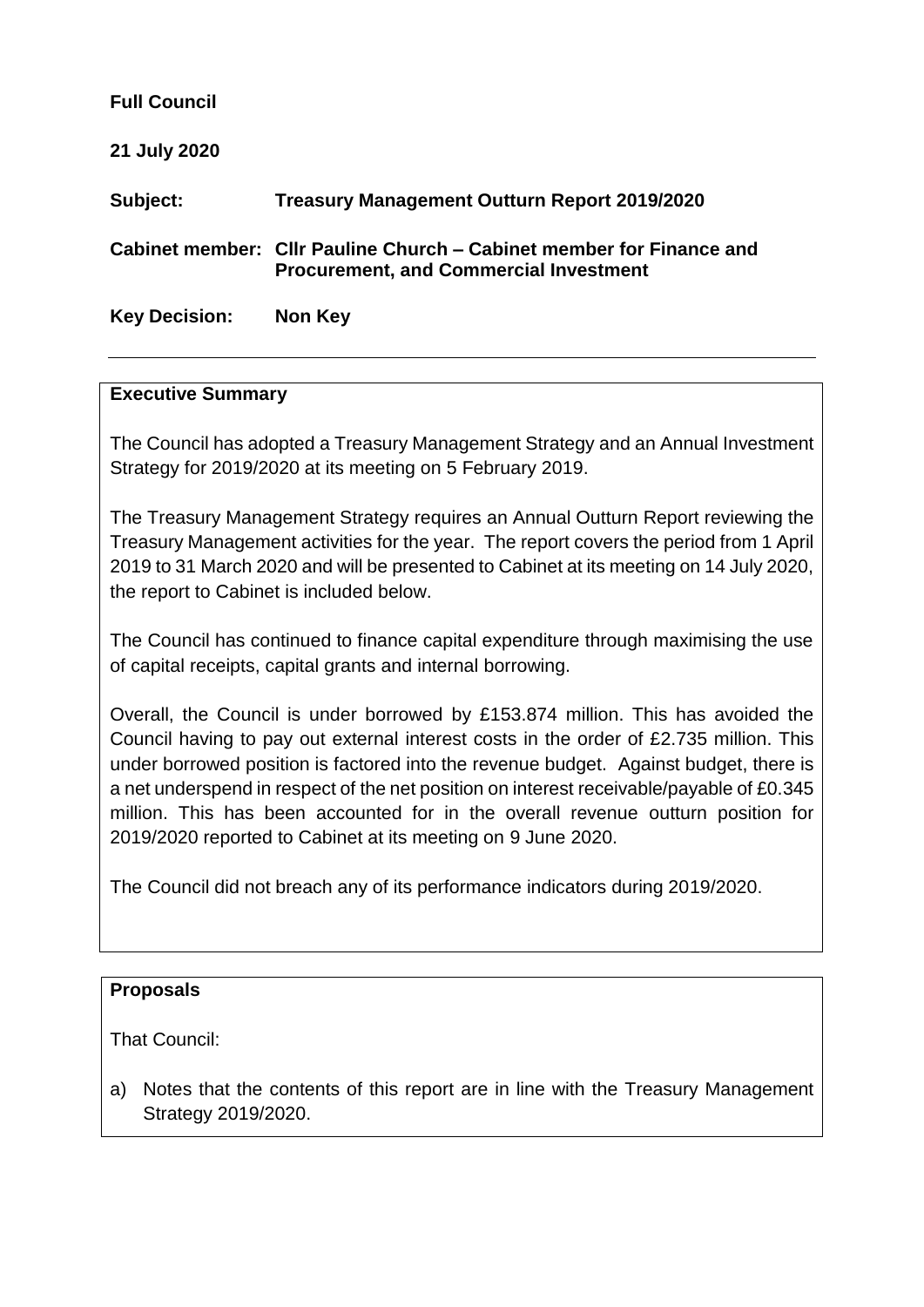# **Reasons for Proposals**

To give members an opportunity to consider the performance of the Council against the parameters set out in the approved Treasury Management Strategy for 2019/2020.

# **Terence Herbert – Chief Executive Wiltshire Council**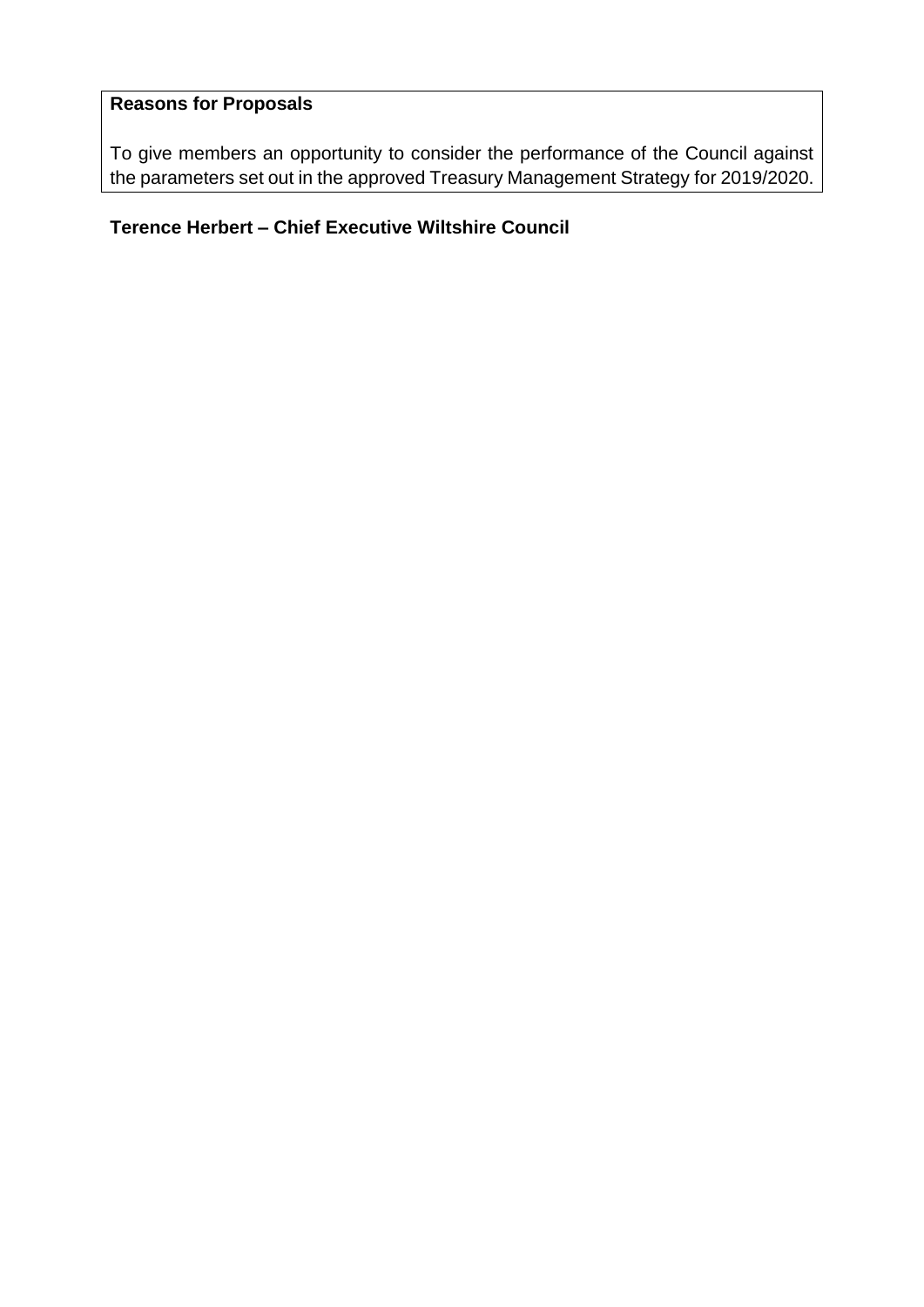| Subject:             | Treasury Management Outturn Report 2019/2020                                                                          |
|----------------------|-----------------------------------------------------------------------------------------------------------------------|
|                      | Cabinet member: Cllr Pauline Church – Cabinet member for Finance and<br><b>Procurement, and Commercial Investment</b> |
| <b>Key Decision:</b> | Non Key                                                                                                               |

#### **PURPOSE OF REPORT**

- 1. The Council is required by regulations issued under the Local Government Act 2003 to produce an annual treasury management review of activities and the actual prudential and treasury indicators for 2019/2020. This report meets the requirements of both the CIPFA Code of Practice on Treasury Management (the Code) and the CIPFA Prudential Code for Capital Finance in Local Authorities, (the Prudential Code).
- 2. During 2019/2020 the minimum reporting requirements were that the Council should receive the following reports,
	- an annual treasury strategy in advance of the year (05/02/2019)
	- a mid-year treasury update report (19/11/2019)
	- an annual review following the end of the year describing the activity compared to the strategy (this report)
- 3. The regulatory environment places responsibility on members for the review and scrutiny of treasury management policy and activities. This report provides details of the outturn position for treasury activities and highlights compliance with the Council's policies previously approved by members.
- 4. This Council confirms that it has complied with the requirement under the Code to give prior scrutiny to all of the above treasury management reports before they were reported to full Council.
- 5. This report summarises the following,
	- Capital activity during the year;
	- Impact of this activity on the Council's underlying indebtedness, (the Capital Financing Requirement);
	- The actual prudential and treasury indicators;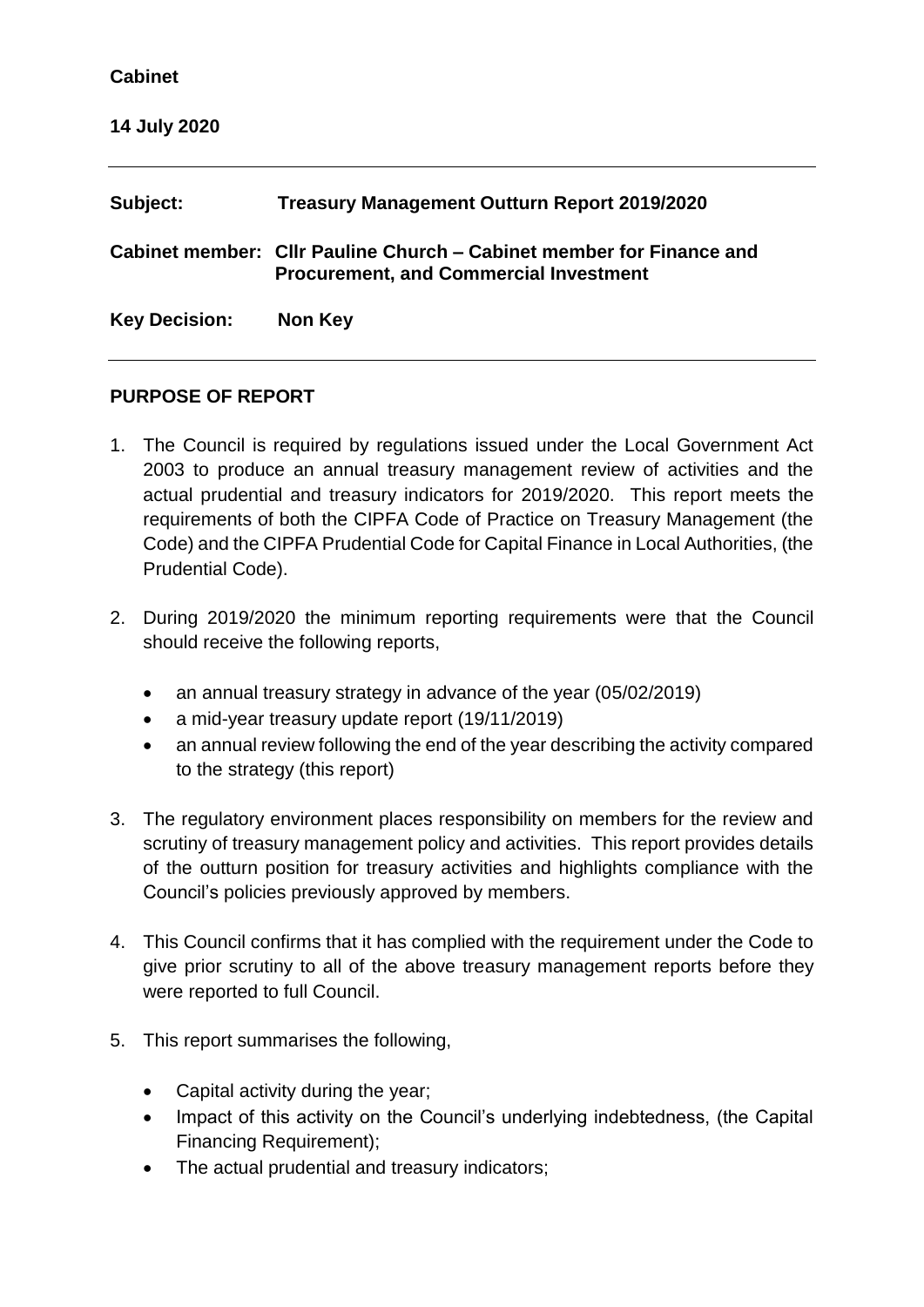- Overall treasury position identifying how the Council has borrowed in relation to this indebtedness, and the impact on the investment balances;
- Summary of interest rate movements in the year;
- Detailed debt activity;
- Detailed investment activity.

## **Overall Treasury Position**

6. During 2019/2020, the Council complied with its legislative and regulatory requirements. The key actual prudential and treasury indicators detailing the impact of capital expenditure activities during the year, with comparators, are as follows,

| <b>Prudential and</b><br><b>Treasury Indicators</b> | 2018/2019<br><b>Actual</b> | 2019/2020<br><b>Original</b> | 2019/2020<br><b>Actual</b> |
|-----------------------------------------------------|----------------------------|------------------------------|----------------------------|
|                                                     | £ million                  | £ million                    | £ million                  |
| <b>Capital Expenditure</b>                          |                            |                              |                            |
| <b>General Fund</b>                                 | 91.308                     | 156.991                      | 97.407                     |
| <b>HRA</b>                                          | 14.980                     | 15.944                       | 12.558                     |
| Total                                               | 106.288                    | 172.935                      | 109.965                    |
| <b>Capital Financing Requirement</b>                |                            |                              |                            |
| <b>General Fund</b>                                 | 402.120                    | 466.056                      | 418.361                    |
| <b>HRA</b>                                          | 119.865                    | 123.122                      | 115.121                    |
| <b>Total</b>                                        | 521.985                    | 589.178                      | 533.482                    |
| <b>Gross Borrowing</b>                              | 343.123                    | 366.455                      | 335.123                    |
| <b>External Debt</b>                                | 343.323                    | 366.475                      | 335.143                    |
| <b>PFI Liability</b>                                | 48.066                     | 45.920                       | 44.485                     |
| Over/(under) borrowing                              | (130.796)                  | (176.803)                    | (153.874)                  |
| <b>Investments</b>                                  |                            |                              |                            |
| Longer than one year                                | 0.000                      | 0.000                        | 0.000                      |
| Under one year                                      | 101.913                    | 66.203                       | 79.519                     |
| <b>Total</b>                                        | 101.913                    | 66.203                       | 79.519                     |
| <b>Net Borrowing</b>                                | 241.210                    | 300.252                      | 255.604                    |

- 7. Other prudential and treasury indicators are to be found in the main body of the report.
- 8. The financial year 2019/2020 continued the challenging investment environment of previous years, namely low investment returns.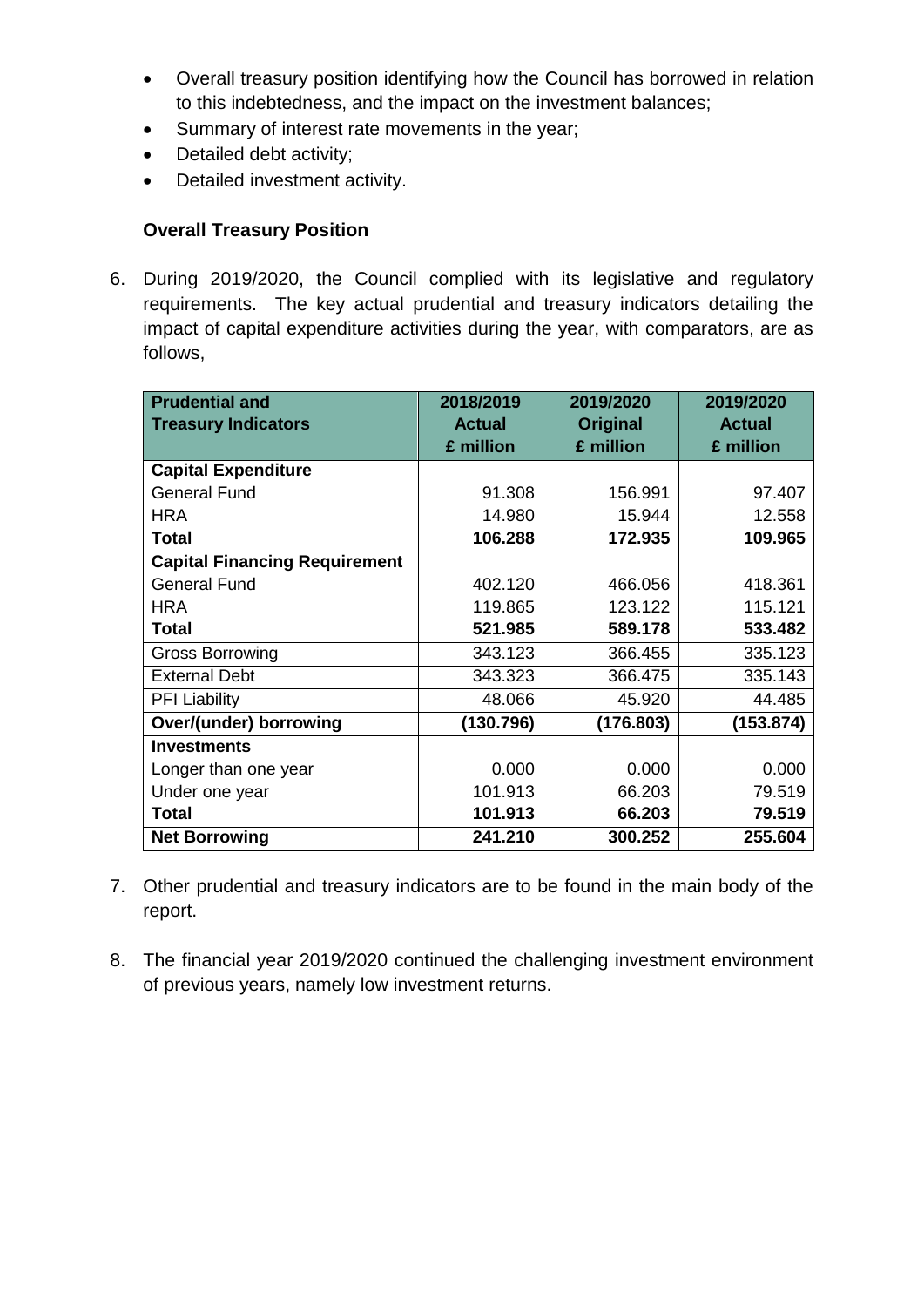# **The Council's Capital Expenditure and Financing**

- 9. The Council undertakes capital expenditure on long term assets. These activities may either be,
	- Financed immediately through the application of capital or revenue resources (capital receipts, capital grants, revenue contributions) which has no resultant impact on the Council's borrowing need; or,
	- If insufficient funding is available, or a decision is taken not to apply resources, the capital expenditure will give rise to a borrowing need.
- 10. The actual capital expenditure forms one of the required prudential indicators. The table below shows the actual capital expenditure and how this was financed.

| <b>General Fund</b>                   | 2018/2019<br><b>Actual</b><br>£ million | 2019/2020<br><b>Original Budget</b><br>£ million | 2019/2020<br><b>Actual</b><br>£ million |
|---------------------------------------|-----------------------------------------|--------------------------------------------------|-----------------------------------------|
| Capital expenditure                   | 91.308                                  | 156.991                                          | 97.407                                  |
| Financed in year                      | 89.281                                  | 78.058                                           | 63.539                                  |
| <b>Unfinanced Capital Expenditure</b> | 2.027                                   | 78.933                                           | 33.868                                  |

| <b>HRA</b>                            | 2018/2019<br><b>Actual</b><br>£ million | 2019/2020<br><b>Original Budget</b><br>£ million | 2019/2020<br><b>Actual</b><br>£ million |
|---------------------------------------|-----------------------------------------|--------------------------------------------------|-----------------------------------------|
| Capital expenditure                   | 14.980                                  | 15.944                                           | 12.558                                  |
| Financed in year                      | 14.980                                  | 12.687                                           | 12.558                                  |
| <b>Unfinanced Capital Expenditure</b> | 0.000                                   | 3.257                                            | 0.000                                   |

# **The Council's Overall Borrowing Need**

- 11. The Council's underlying need to borrow for capital expenditure is termed the Capital Financing Requirement (CFR). This figure is a gauge of the Council's indebtedness. The CFR results from the capital activity of the Council and resources used to pay for the capital spend. It represents the 2019/2020 unfinanced capital expenditure (see above table) and prior years' net or unfinanced capital expenditure which has not yet been paid for by revenue or other resources.
- 12. Part of the Councils treasury activities is to address the funding requirements for this borrowing need. Depending on the capital programme, the treasury team organises the Council's cash position to ensure that sufficient cash is available to meet the capital plans and cash flow requirements. This may be sourced through borrowing from external bodies (such as the Government through the Public Works Loans Board, or the money markets), or utilising temporary cash resources within the Council.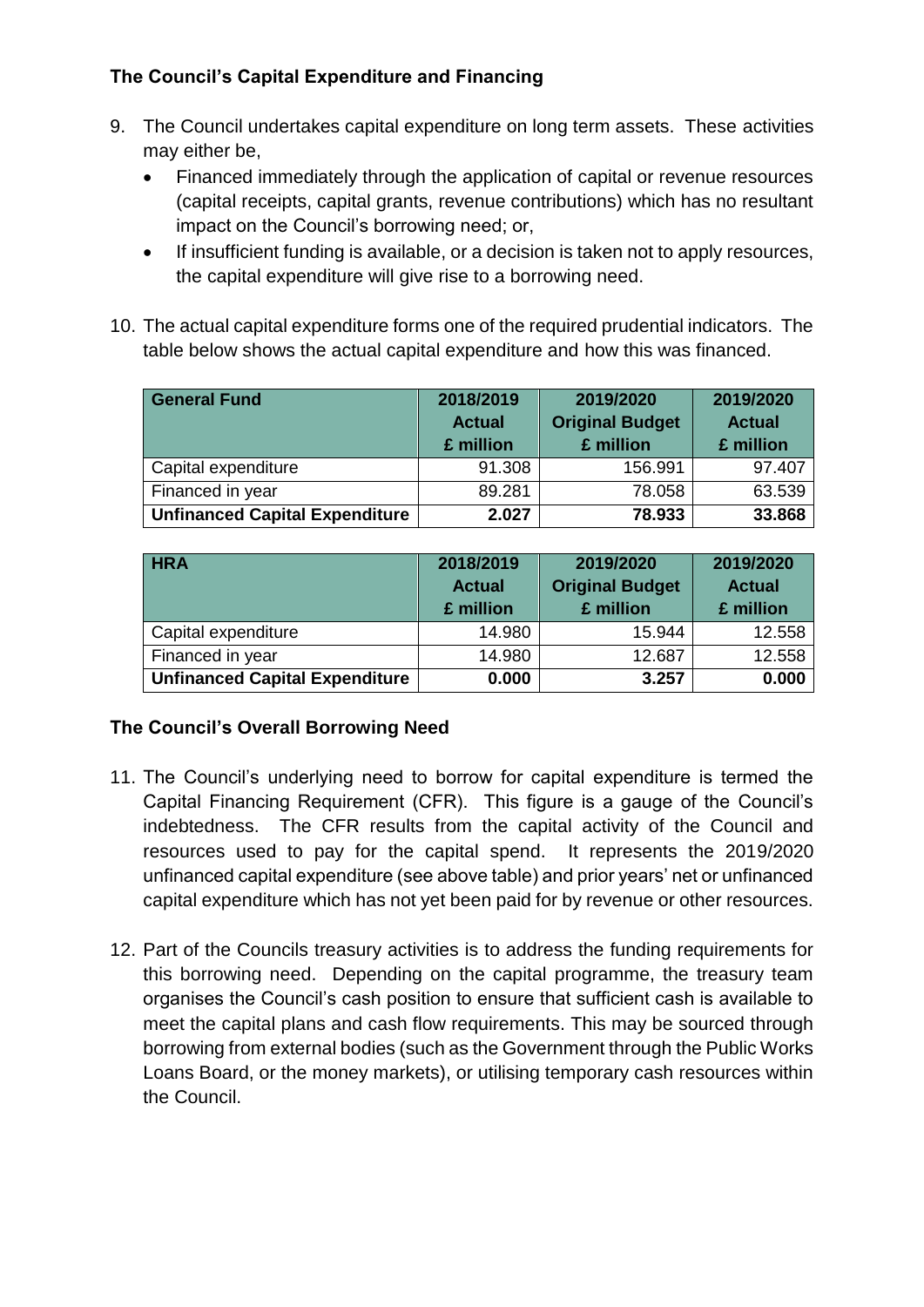# **The Capital Financing Requirement (CFR)**

- 13. The Council's (non HRA) underlying borrowing need (CFR) is not allowed to rise indefinitely. Statutory controls are in place to ensure that capital assets are broadly charged to revenue over the life of the asset. The Council is required to make an annual revenue charge, called the Minimum Revenue Provision (MRP), to reduce the CFR. This is effectively a repayment of the non-Housing Revenue Account (HRA) borrowing need. There is no statutory requirement to reduce the HRA CFR. This differs from the treasury management arrangements which ensure that cash is available to meet capital commitments. External debt can also be borrowed or repaid at any time, but this does not change the CFR.
- 14. The total CFR can also be reduced by,
	- The application of additional capital financing resources, such as unapplied capital receipts; or,
	- Charging more than the statutory revenue charge (MRP) each year through a Voluntary Revenue Provision (VRP)
- 15. The Council's 2019/2020 MRP Policy (as required by the MHCLG Guidance) was approved as part of the Treasury Management Strategy Statement on 5 February 2019.
- 16. The Councils CFR for the year is shown below and represents a key prudential indicator. It includes PFI and leasing schemes on the balance sheet., which increases the Council's borrowing need. No borrowing is actually required against these schemes as a borrowing facility is included in the contract.

|                                        | 2019/2020       | 2019/2020     |
|----------------------------------------|-----------------|---------------|
|                                        | <b>Estimate</b> | <b>Actual</b> |
|                                        | £ million       | £ million     |
| CFR - General Fund                     | 466.056         | 418.361       |
| CFR-HRA                                | 123.122         | 115.121       |
| <b>Total CFR</b>                       | 589.178         | 533.482       |
| Movement in CFR (from 2018/2019)       | 38.207          | 11.498        |
|                                        |                 |               |
| <b>Represented by</b>                  |                 |               |
| Net Financing Need (General Fund)      | 78.933          | 33.868        |
| Net Financing Need (HRA)               | 3.257           | 0.000         |
| <b>Total Net Financing Need</b>        | 82.190          | 33.868        |
| Less MRP/VRP                           | (12.088)        | (10.789)      |
| Less Other Long Term Liabilities (PFI) | (2.895)         | (3.581)       |
| <b>Less Other Financing Movements</b>  | (29.000)        | (8.000)       |
| <b>Movement in CFR</b>                 | 38.207          | 11.498        |

17. Borrowing activity is constrained by prudential indicators for gross borrowing and the CFR and by the authorised limit.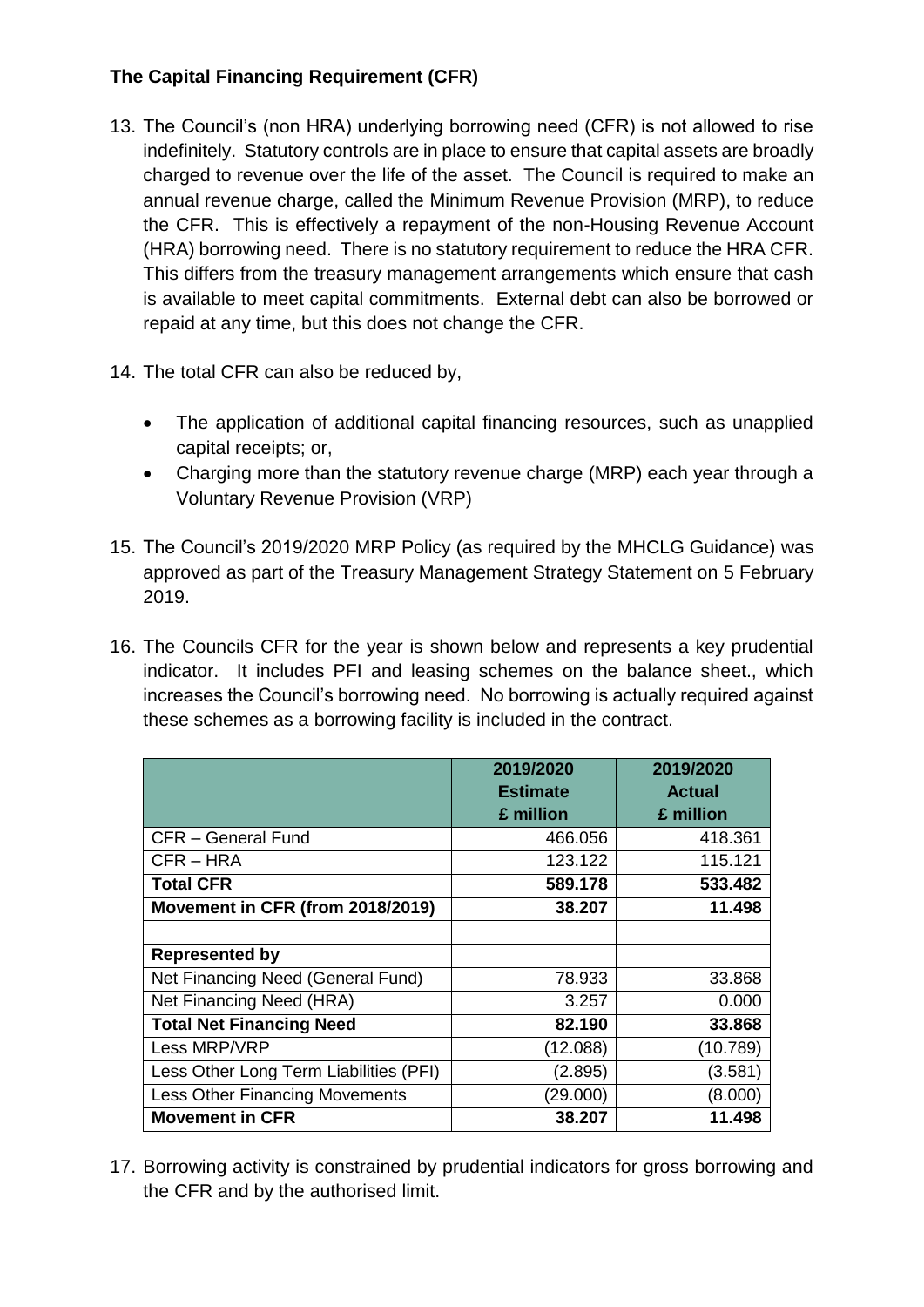#### **Gross Borrowing and the CFR**

- 18. In order to ensure that borrowing levels are prudent over the medium term and only for a capital purpose, the Council should ensure that its gross external borrowing does not, except in the short term, exceed the total of the CFR in the preceding year (2018/2019) plus the estimates of any additional capital financing requirement for the current (2019/2020) and the next two financial years. This essentially means that the Council is not borrowing to support revenue expenditure.
- 19. This indicator would allow the Council some flexibility to borrow in advance of its immediate capital needs in 2019/2020.
- 20. The table below highlights the Council's gross borrowing position against the CFR. The Council has complied with this prudential indicator. Following on from the under/over funding of the CFR, the table also details the Council's under borrowing position.

|                             | 2018/2019<br><b>Actual</b><br>£ million | 2019/2020<br><b>Budget</b><br>£ million | 2019/2020<br><b>Actual</b><br>£ million |
|-----------------------------|-----------------------------------------|-----------------------------------------|-----------------------------------------|
| Gross borrowing position    | 343.123                                 | 366.455                                 | 335.123                                 |
| <b>CFR</b>                  | 521.985                                 | 589.178                                 | 533.482                                 |
| (Under)/over funding of CFR | (178.862)                               | (222.723)                               | (198.359)                               |
| <b>PFI Liability</b>        | 48.066                                  | 45.920                                  | 44.485                                  |
| (Under)/Over Borrowing      | (130.796)                               | (176.803)                               | (153.874)                               |

21. To illustrate the benefit of having an under borrowed position: if the Council was to externally borrow £153.874 million (over 25 years at current PWLB rate of 2.68%), this would result in external annual interest costs in the order of £4.124 million. The interest foregone on the use of internal funds would be £1.389 million (based on current average interest rate of 0.90% as at 31/03/2020. This produces a benefit of £2.735 million.

## **Authorised Limit**

22. The authorised limit is the affordable borrowing limit required by s3 of the Local Government Act 2003. Once this has been set, the Council does not have the power to borrow above this level. The table below demonstrates that during 2019/2020 the Council has maintained gross borrowing within its authorised limit.

## **Operational Boundary**

23. The operational boundary is the expected borrowing position of the Council during the year. Periods when the actual position is either below or over the boundary are acceptable subject to the authorised limit not being breached.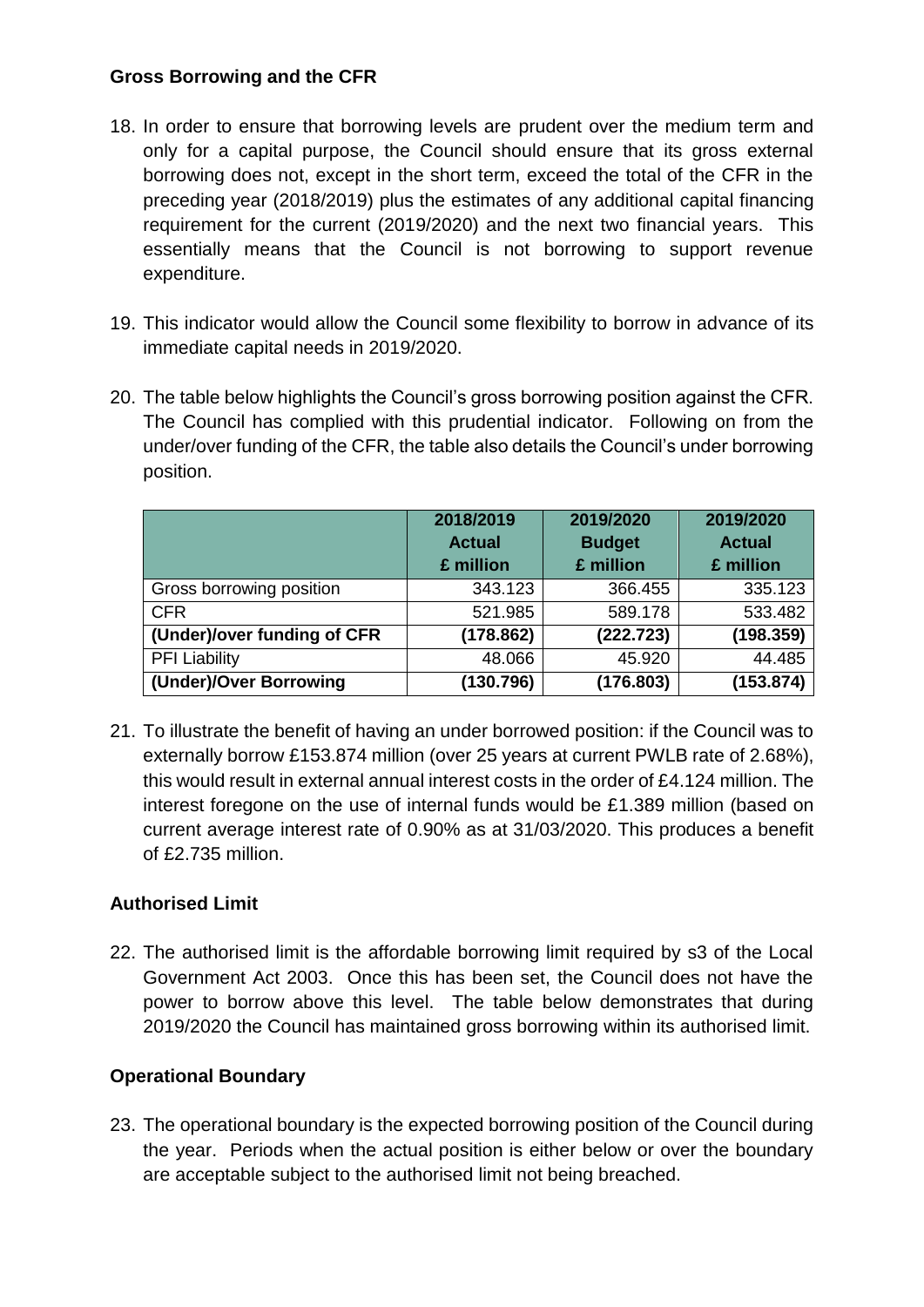# **Actual Financing Costs as a Proportion of Net Revenue Stream**

24. This indicator identifies the trend in the cost of capital, (borrowing and other longterm obligations costs net of investment income), against the net revenue stream.

|                                                             | 2019/2020<br>£ million |
|-------------------------------------------------------------|------------------------|
| <b>Authorised Limit</b>                                     | 624.497                |
| Maximum Gross Borrowing Position during the year            | 343.123                |
| <b>Operational Boundary</b>                                 | 612.273                |
| <b>Average Gross Borrowing Position</b>                     | 343.057                |
|                                                             |                        |
| Financing Costs as a Proportion of Net Revenue Stream – GF  | 5.77%                  |
| Financing Costs as a Proportion of Net Revenue Stream - HRA | 13.88%                 |

## **Treasury Position as at 31 March 2020**

- 25. The Council's treasury management debt and investment position is organised by the treasury management team (within the Accountancy Team), in order to ensure adequate liquidity for revenue and capital activities, security for investments and to manage risks within all treasury management activities. Procedures and controls to achieve these objectives are well established both through member reporting detailed in the summary, and through officer activity detailed in the Council's Treasury Management Practices.
- 26. At the end of 2019/2020 the Council's treasury position is as follows,

|                              | <b>31 March 2019</b> |               |                | 31 March 2020    |               |                |
|------------------------------|----------------------|---------------|----------------|------------------|---------------|----------------|
| <b>Debt Portfolio</b>        | <b>Principal</b>     | Rate/         | <b>Average</b> | <b>Principal</b> | Rate/         | <b>Average</b> |
|                              | £ million            | <b>Return</b> | Life           | £ million        | <b>Return</b> | Life           |
|                              |                      | ℅             | Years          |                  | ℅             | Years          |
| <b>Fixed Rate Funding</b>    |                      |               |                |                  |               |                |
| <b>PWLB</b>                  | 282.123              | 3.62          | 20.15          | 274.123          | 3.60          | 19.39          |
| Market                       | 61.000               | 4.37          | 39.57          | 61.000           | 4.37          | 38.57          |
| <b>Variable Rate Funding</b> |                      |               |                |                  |               |                |
| <b>PWLB</b>                  | 0.000                | 0.00          | 0.00           | 0.000            | 0.00          | 0.00           |
| Market                       | 0.000                | 0.00          | 0.00           | 0.000            | 0.00          | 0.00           |
| <b>Total Debt</b>            | 343.123              | 3.76          | 21.89          | 335.123          | 3.74          | 21.13          |
| <b>CFR</b>                   | 521.985              |               |                | 533.482          |               |                |
| <b>PFI Liability</b>         | 48.066               |               |                | 44.485           |               |                |
| Over/(Under)                 | (130.796)            |               |                | (153.874)        |               |                |
| <b>Borrowing</b>             |                      |               |                |                  |               |                |
| Total                        | 101.913              | 0.97          | 0.53           | 79.519           | 0.90          | 0.42           |
| Investments                  |                      |               |                |                  |               |                |
| <b>Net Debt</b>              | 241.210              |               |                | 255.604          |               |                |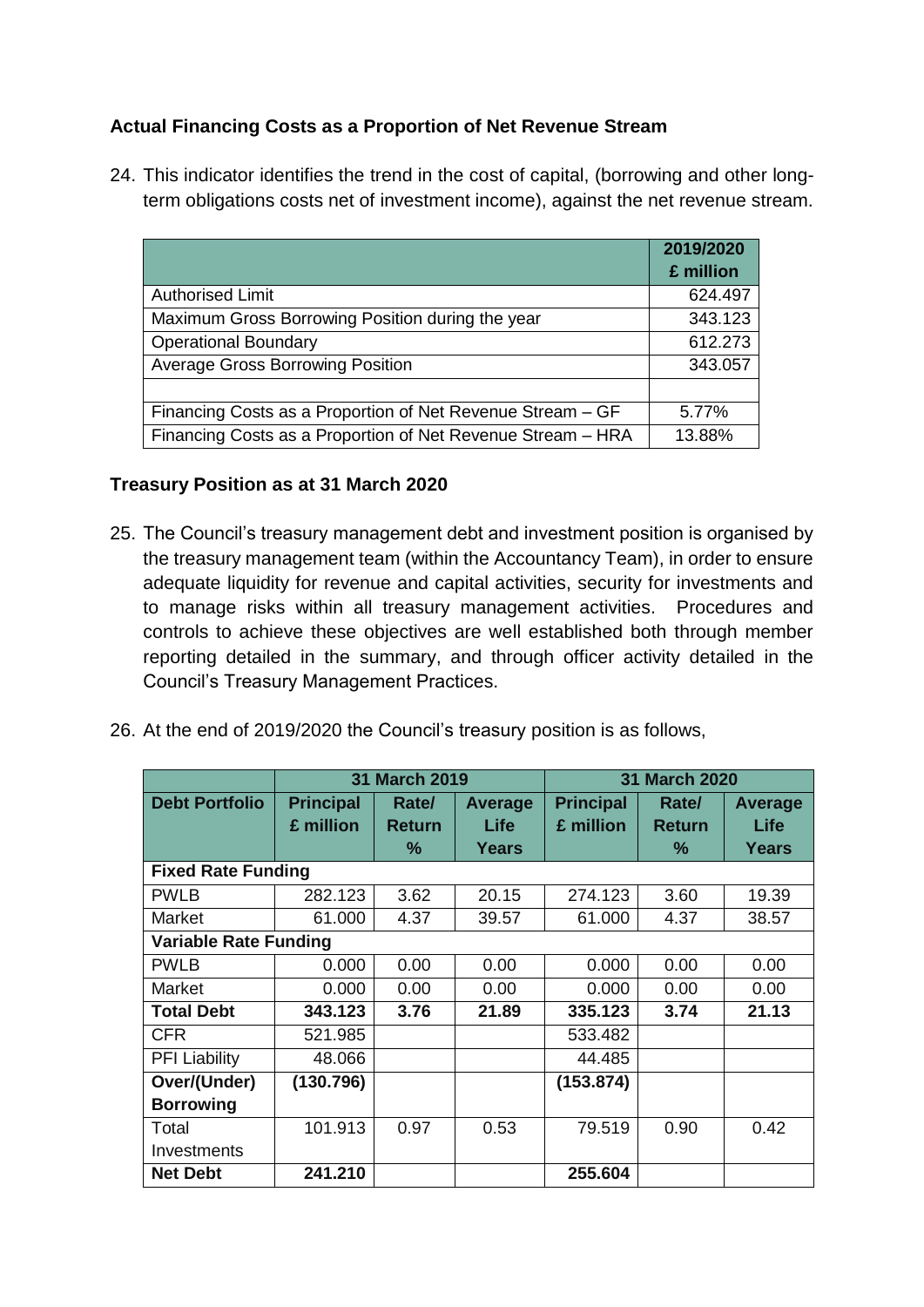27. The maturity structure of the debt portfolio (in terms of percentages and absolute values) was as follows,

|                              | 31 March 2019<br><b>Actual</b><br>£ million | 2019/2020<br><b>Original Limits</b><br>£ million | 31 March 2020<br><b>Actual</b><br>£ million |
|------------------------------|---------------------------------------------|--------------------------------------------------|---------------------------------------------|
| Under 12 months              | 42.000                                      | 91.614                                           | 40.000                                      |
| 12 months and within 2 years | 10.000                                      | 91.614                                           | 14.000                                      |
| 2 years and within years     | 28.000                                      | 164.905                                          | 28.000                                      |
| 5 years and within 10 years  | 50.123                                      | 274.841                                          | 49.123                                      |
| 10 years and above           | 213.000                                     | 366.455                                          | 204.000                                     |
|                              | 343.123                                     |                                                  | 335.123                                     |

|                              | 2019/2020<br><b>Authorised Limits</b><br>$\%$ |      | 31 March 2020<br><b>Actual</b><br>$\%$ |                                       |
|------------------------------|-----------------------------------------------|------|----------------------------------------|---------------------------------------|
|                              | <b>Upper Limit</b><br>Lower<br>Limit          |      | <b>Next Call</b><br><b>Date</b>        | <b>Contractual</b><br><b>Maturity</b> |
| Under 12 months              | 25.00                                         | 0.00 | 11.94                                  | 1.19                                  |
| 12 months and within 2 years | 25.00                                         | 0.00 | 4.18                                   | 2.98                                  |
| 2 years and within 5 years   | 45.00                                         | 0.00 | 8.36                                   | 8.36                                  |
| 5 years and within 10 years  | 75.00                                         | 0.00 | 14.66                                  | 14.66                                 |
| 10 years and above           | 100.00                                        | 0.00 | 60.86                                  | 72.81                                 |

28. The structure of the investment portfolio was as follows,

| <b>Investment Portfolio</b> | <b>Actual</b><br>31 March<br>2019<br>£ million | <b>Actual</b><br>31 March<br>2019<br>℅ | <b>Actual</b><br>31 March<br>2020<br>£ million | <b>Actual</b><br>31 March<br>2020<br>$\%$ |
|-----------------------------|------------------------------------------------|----------------------------------------|------------------------------------------------|-------------------------------------------|
| <b>Treasury</b>             |                                                |                                        |                                                |                                           |
| <b>Investments</b>          |                                                |                                        |                                                |                                           |
| <b>Banks</b>                | 48.000                                         | 47.10                                  | 40.000                                         | 55.33                                     |
| <b>Building Societies -</b> | 0.000                                          | 0.00                                   | 0.000                                          | 0.000                                     |
| Rated                       |                                                |                                        |                                                |                                           |
| <b>Local Authorities</b>    | 39.000                                         | 38.27                                  | 5.000                                          | 6.29                                      |
| <b>MMFs</b>                 | 14.902                                         | 14.62                                  | 30.497                                         | 38.35                                     |
| Call Account                | 0.011                                          | 0.01                                   | 0.023                                          | 0.03                                      |
| <b>Total Treasury</b>       | 101.913                                        | 100.00                                 | 79.519                                         | 100.00                                    |
| <b>Investments</b>          |                                                |                                        |                                                |                                           |

| <b>Non-Treasury</b><br><b>Investments</b> |       |      |       |      |
|-------------------------------------------|-------|------|-------|------|
|                                           |       |      |       |      |
| Third Party Loans                         | 0.000 | 0.00 | 0.000 | 0.00 |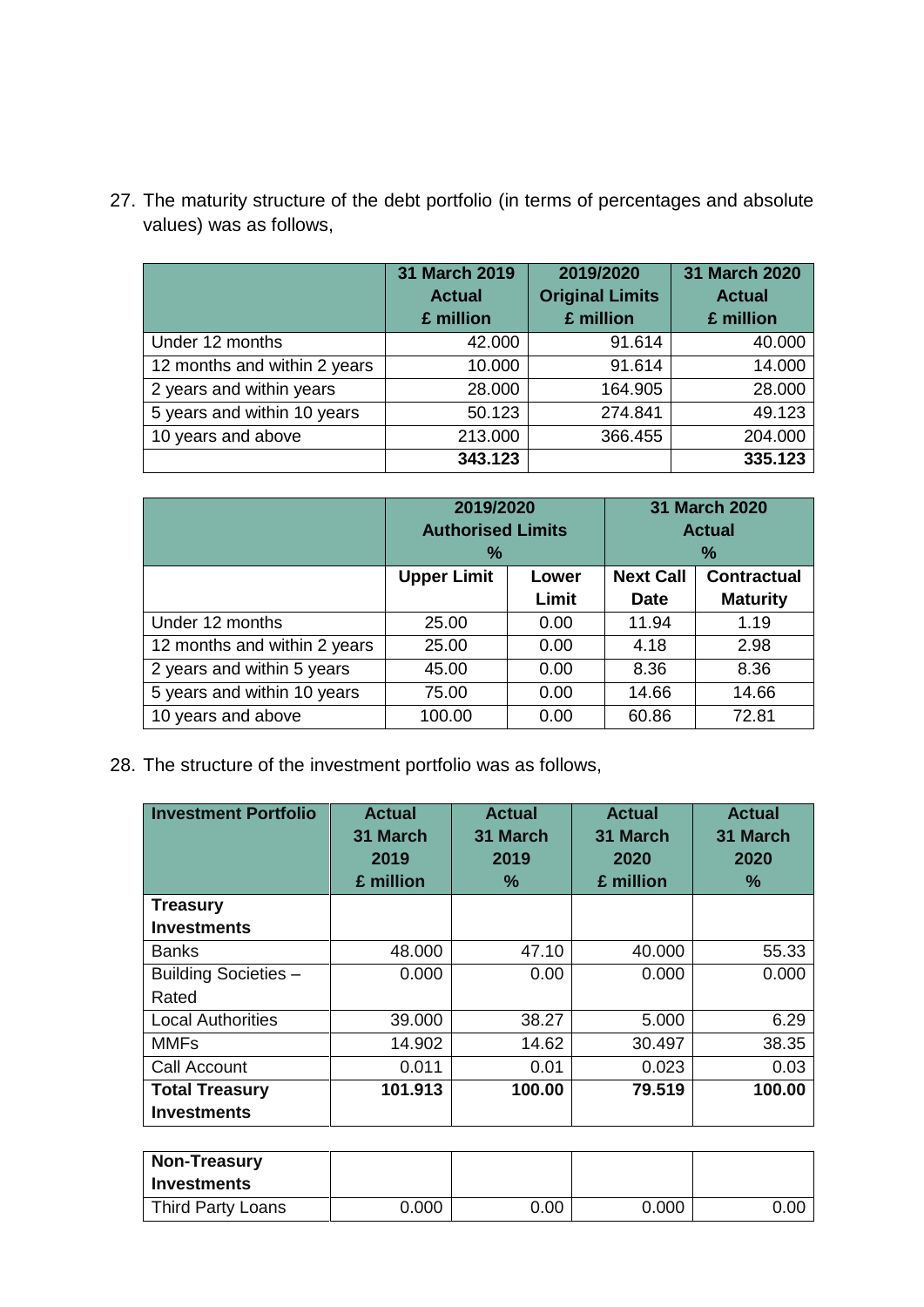| <b>Subsidiaries</b>       | 0.000 | 0.00 | 0.000 | 0.00 |
|---------------------------|-------|------|-------|------|
| Companies                 | 0.000 | 0.00 | 0.000 | 0.OC |
| <b>Total Non-Treasury</b> | 0.000 | 0.00 | 0.000 | 0.00 |
| <b>Investments</b>        |       |      |       |      |

| <b>Treasury Investments</b> | 101.913 | 100.00 | 101.913 | 100.00 |
|-----------------------------|---------|--------|---------|--------|
| Non-Treasury                | 0.000   | 0.00   | 0.000   | 0.00   |
| Investments                 |         |        |         |        |
| ⊩Total - All                | 101.913 | 100.00 | 79.519  | 100.00 |
| <b>Investments</b>          |         |        |         |        |

29. All treasury investments were for up to one year.

#### **Treasury Management Strategy 2019/2020**

#### **Investment Strategy and Control of Interest Rate Risk**

- 30. Investment returns remained low during 2019/2020.
- 31. The Bank of England Bank Rate and LIBID (London Interbank Bid Rate) rates for 2019/2020 were as follows

|                  | <b>Bank</b><br>Rate | 7 Day    | 1 Month  | 3 Month  | <b>6 Month</b> | 12 Month |
|------------------|---------------------|----------|----------|----------|----------------|----------|
| High             | 0.75%               | 0.58%    | 0.61%    | 0.72%    | 0.983%         | 0.98%    |
| <b>High Date</b> | 01/04/19            | 09/05/19 | 15/04/19 | 01/04/19 | 01/04/19       | 15/04/19 |
| Low              | 0.10%               | $0.00\%$ | 0.11%    | 0.26%    | 0.31%          | 0.39%    |
| <b>Low Date</b>  | 19/03/20            | 25/03/20 | 23/03/20 | 11/03/20 | 11/03/20       | 11/03/20 |
| Average          | 0.72%               | 0.53%    | 0.56%    | 0.63%    | 0.70%          | 0.80%    |
| <b>Spread</b>    | 0.65%               | 0.58%    | 0.50%    | 0.46%    | 0.52%          | 0.59%    |

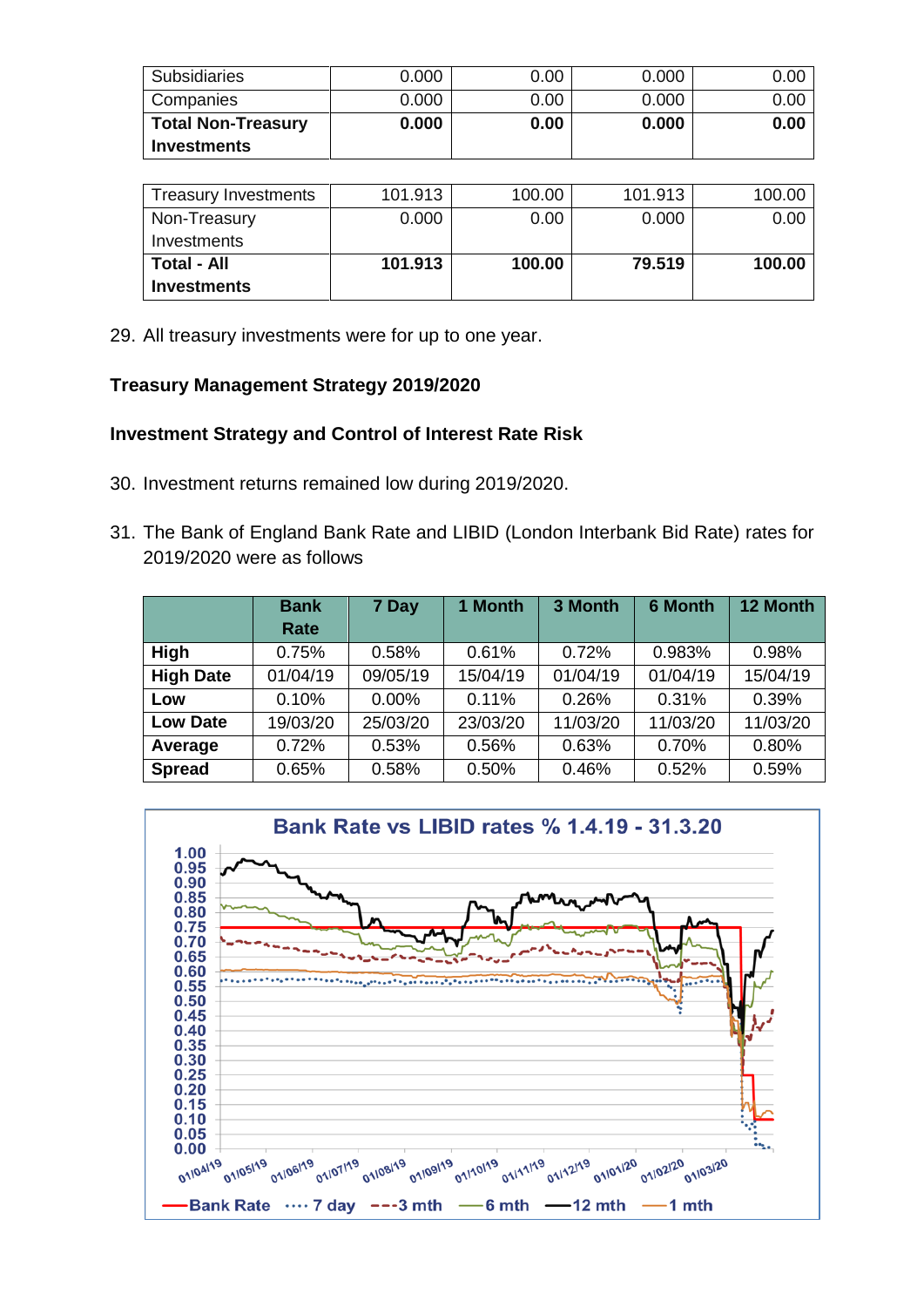- 32. The expectation for interest rates within the treasury management strategy for 2019/2020 was that Bank Rate would stay at 0.75% during the year. It was not expected that the MPC would be able to deliver on an increase in Bank Rate until the Brexit issue was finally settled.
- 33. Rising concerns over the possibility that the UK could leave the EU at the end of October 2019 caused longer term investment rates to be on a falling trend for most of April to September. Rates rose after the end of October deadline was rejected by the Commons, but fell back again in the new year, before recovering again after the 31 January departure of the UK from the EU. When the coronavirus outbreak hit the UK later in the financial year, rates initially plunged but then rose again sharply, due to a shortage of liquidity in the financial markets.
- 34. Short term investment interest rates were fairly flat for most of the year until the two cuts in Bank Rate in March 2020 caused them to fall sharply.
- 35. While the Council has taken a cautious approach to investing, it is also fully appreciative of changes to regulatory requirements for financial institutions in terms of additional capital and liquidity that came about in the aftermath of the financial crisis. These requirements have provided a far stronger basis for financial institutions, with annual stress tests by regulators evidencing how institutions are now far more able to cope with extreme stressed market and economic conditions.
- 36. Investment balances have been kept to a minimum through the agreed strategy of using reserves and balances to support internal borrowing, rather than borrowing externally from the financial markets. External borrowing would have incurred an additional cost, due to the differential between borrowing and investment rates. Such an approach has also provided benefits in terms of reducing the counterparty risk exposure, by having fewer investments placed in the financial markets.

## **Borrowing Strategy and Control of Interest Rate Risk**

- 37. During 2019/2020, the Council maintained an under-borrowed position. This meant that the capital borrowing need (the CFR) was not fully funded with loan debt, as cash supporting the Council's reserves, balances and cash flow was used as an interim measure. The strategy was prudent as investment returns were low and minimising counterparty risk on placing investments also needed to be considered.
- 38. The policy of avoiding new borrowing by running down spare cash balances, has served well over the last few years. However, this was kept under review to avoid incurring higher borrowing costs in the future when the Council may not be able to avoid new borrowing to finance capital expenditure and/or the refinancing of maturing debt.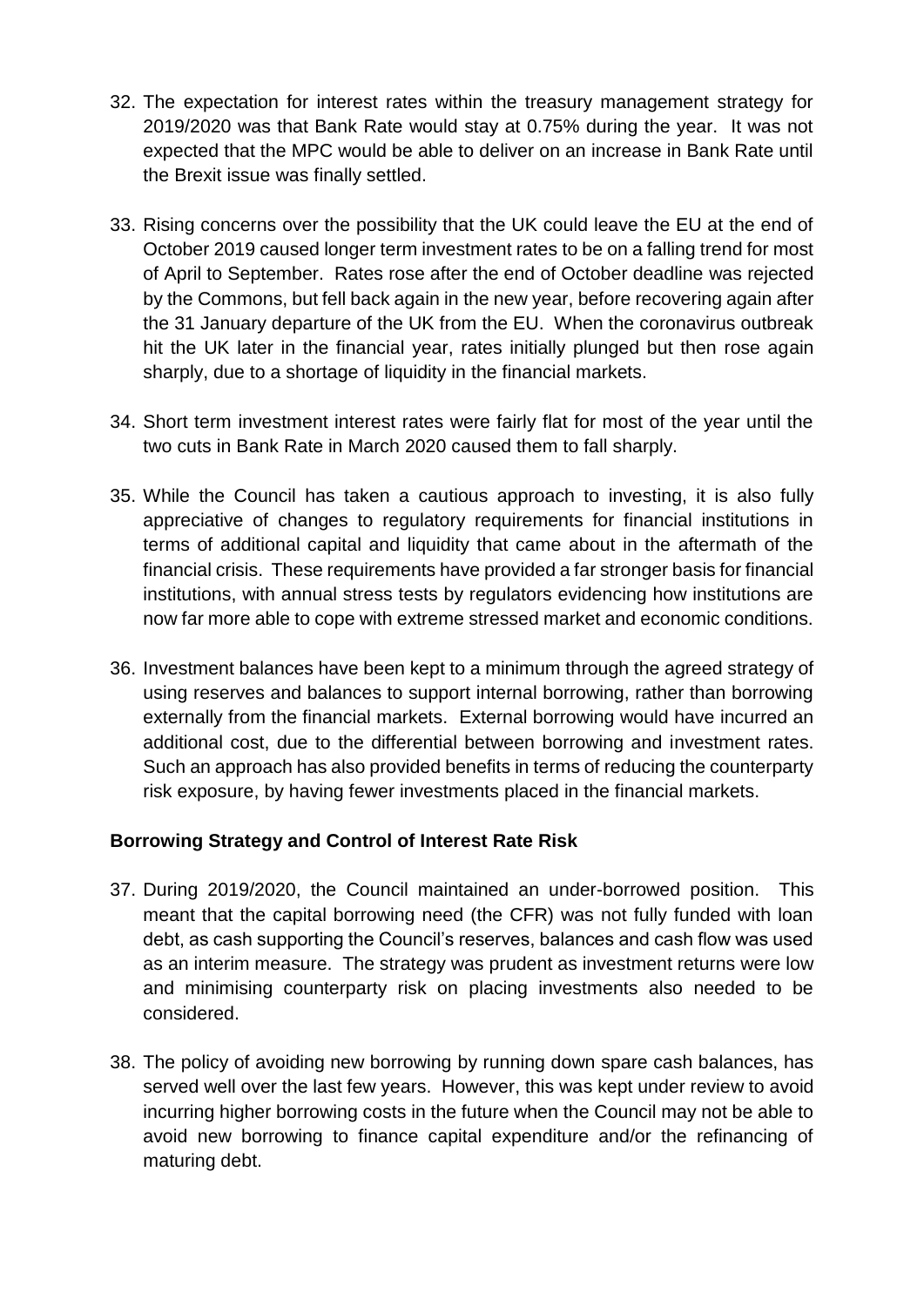- 39. Against this background and the risks within the economic forecast, caution was adopted within the treasury operations. The treasury team monitored interest rates in financial markets and adopted a pragmatic strategy based upon the following principles to manage interest rate risks.
	- if it had been felt that there was a significant risk of a sharp fall in long and short term rates, (e.g. due to a marked increase of risks around relapse into recession or of risks of deflation), then long term borrowings would have been postponed, and potential rescheduling from fixed rate funding into short term borrowing would have been considered.
	- if it had been felt that there was a significant risk of a much sharper rise in long and short term rates than initially expected, perhaps arising from an acceleration in the start date and in the rate of increase in central rates in the USA and UK, an increase in world economic activity or a sudden increase in inflation risks, then the portfolio position would have been re-appraised. Most likely, fixed rate funding would have been drawn whilst interest rates were lower than they were projected to be in the next few years.
- 40. Interest rate forecasts expected only gradual rises in medium and longer term fixed borrowing rates during 2019/2020 and the two subsequent financial years.
- 41. The following table and graph for PWLB rates shows a selection of maturity periods, the average borrowing rates, the high and low points in rates, spreads and individual rates at the start and the end of the financial year.

| <b>PWLB</b>      | 1 Year     | 5 Year     | 10 Year    | 25 Year    | 50 Year    |
|------------------|------------|------------|------------|------------|------------|
| <b>Rates</b>     |            |            |            |            |            |
| 01/04/2019       | 1.46%      | 1.52%      | 1.84%      | 2.41%      | 2.24%      |
| 31/03/2020       | 1.90%      | 1.95%      | 2.14%      | 2.65%      | 2.39%      |
| Low              | 1.17%      | 1.00%      | 1.13%      | 1.73%      | 1.57%      |
| <b>Low Date</b>  | 03/09/2019 | 08/10/2019 | 03/09/2019 | 03/09/2019 | 03/09/2019 |
| <b>High</b>      | 2.47%      | 2.45%      | 2.76%      | 3.25%      | 3.05%      |
| <b>High Date</b> | 21/10/2019 | 19/03/2020 | 19/03/2020 | 19/03/2020 | 31/12/2019 |
| Average          | 1.83%      | 1.77%      | 2.00%      | 2.56%      | 2.40%      |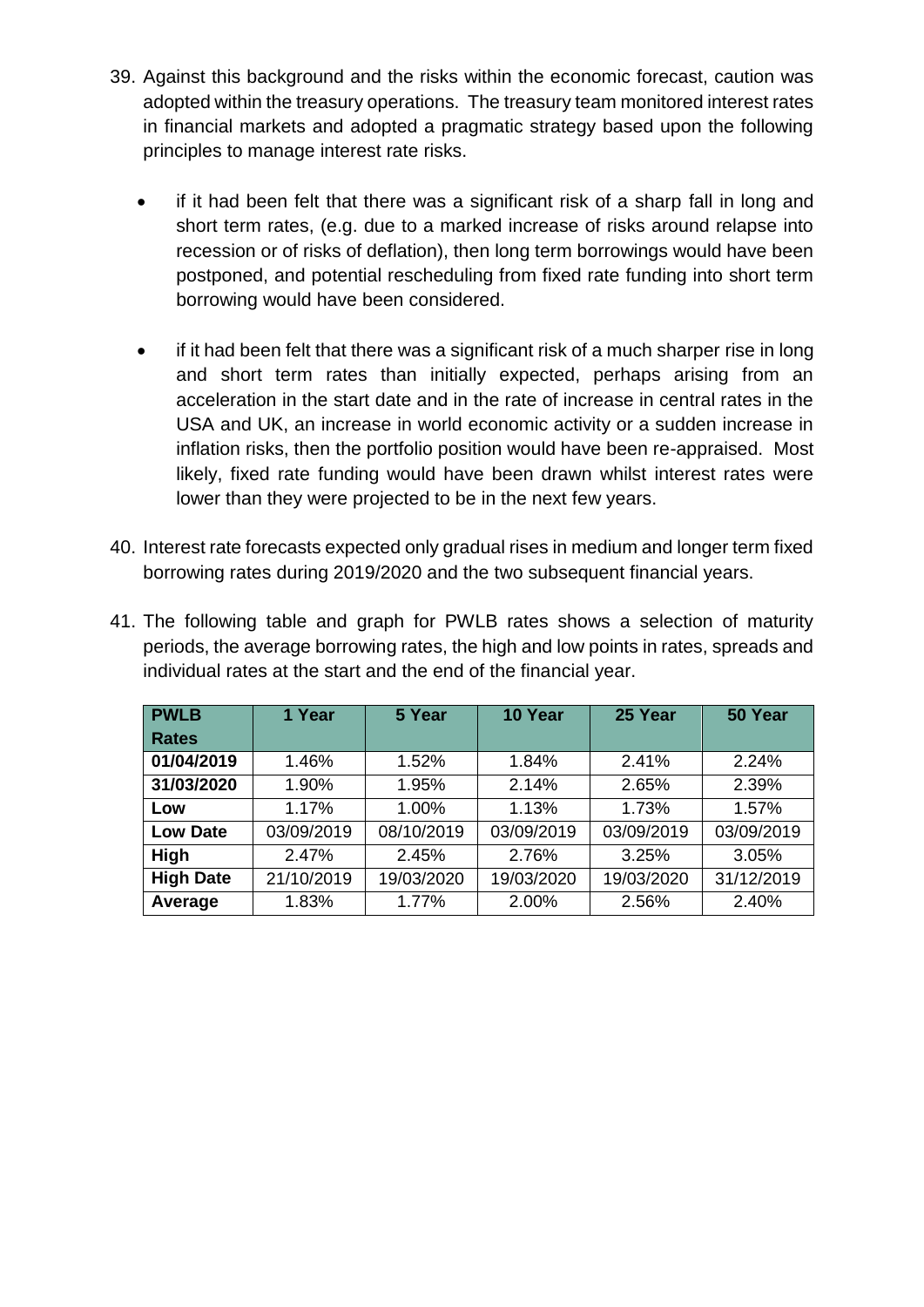

- 42. PWLB rates are based on, and are determined by gilt (UK Government Bond) yields, through HM Treasury determining a specified margin to add to gilts. Gilt yields were on a generally falling trend during over the last year, up until the corona virus hit western economies. Since then, gilt yields have fallen sharply to unprecedented lows, as investors have panicked in selling shares in anticipation of impending recession, and moved cash into safe havens i.e. Government bonds. However, major western central banks also started quantitative easing purchases of government bonds, which will act to maintain downward pressure on government bond yields at a time when there is going to be a huge and quick expansion of government expenditure, financed by issuing government bonds; (this would normally cause bond yields to rise).
- 43. On 31 March, all gilt yields from 1 to 5 years were between 0.12 0.20% and 25 year yields were at 0.83%.
- 44. HM Treasury has imposed two changes in the margins over gilt yields for PWLB rates in 2019/2020 without any prior warning; the first on 9 October 2019, added an additional 1.00% margin over gilts to all PWLB rates. That increase was then partially reversed for some forms of borrowing on 11 March 2020, at the same time as the Government announced in the Budget a programme of increased spending on infrastructure.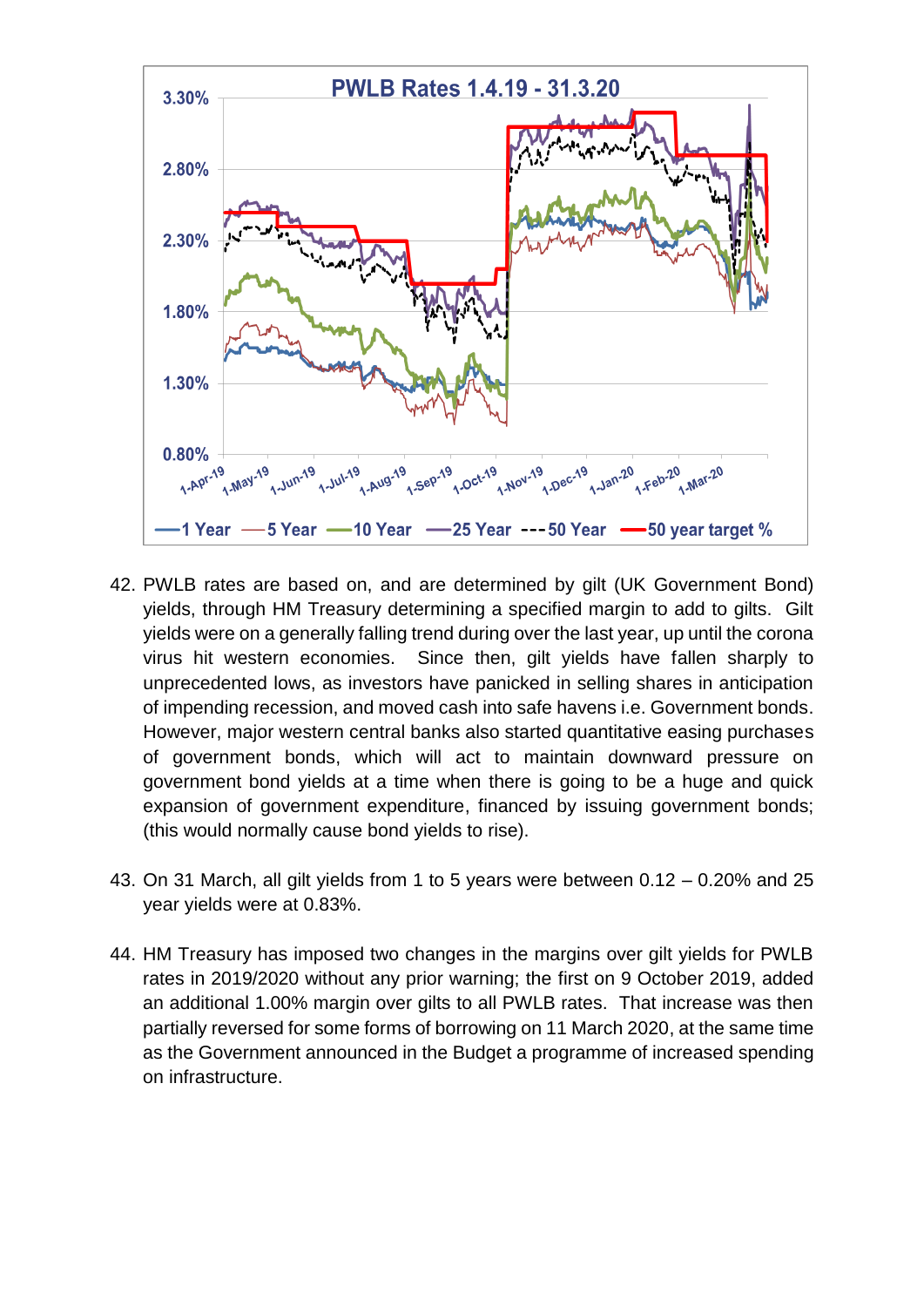- 45. Following the changes on 11 March 2020 in margins over gilt yields, the current situation is as follows,
	- PWLB Standard Rate = Gilt plus 200 basis points
	- PWLB Certainty Rate = Gilt plus 180 basis points
	- PWLB HRA Standard Rate = Gilt plus 100 basis points
	- PWLB HRA Certainty Rate = Gilt plus 80 basis points
	- $\bullet$  Local Infrastructure Rate = Gilt plus 60 basis points
- 46. It also announced that there would be a consultation with local authorities on possibly further amending these margins; this ends on 4 June. It is clear that the Treasury intends to put a stop to local authorities borrowing money from the PWLB to purchase commercial property if the aim is solely to generate an income stream.
- 47. There is likely to be little upward movement in PWLB rates over the next two years as it will take national economies a prolonged period to recover all the momentum they will lose in the sharp recession that will be caused during the coronavirus shut down period. Inflation is also likely to be very low during this period and could even turn negative in 2020/2021.

## **Borrowing Outturn**

- 48. A summary of the Council's borrowing position is detailed at Appendix 1.
- 49. Due to low investment returns and counterparty risk, no new borrowing was undertaken during the year.
- 50. One naturally maturing loan was repaid during 2019/2020 as follows,

| <b>Pool</b> | Lender      | <b>Principal</b><br>£ million | <b>Type</b>                   | <b>Interest Rate</b><br>$\%$ | <b>Maturity</b> |
|-------------|-------------|-------------------------------|-------------------------------|------------------------------|-----------------|
| <b>HRA</b>  | <b>PWLB</b> | 8.000                         | <b>Fixed Rate</b><br>Maturity | 1.99                         | 8 years         |

#### **Borrowing in Advance of Need**

51. The Council has not borrowed more than, or in advance of its needs, purely to profit from the investment of the extra sums borrowed.

#### **Debt Rescheduling**

52. No debt rescheduling was undertaken during the year, as the average 1% differential between PWLB new borrowing rates and premature repayment rates made rescheduling unviable.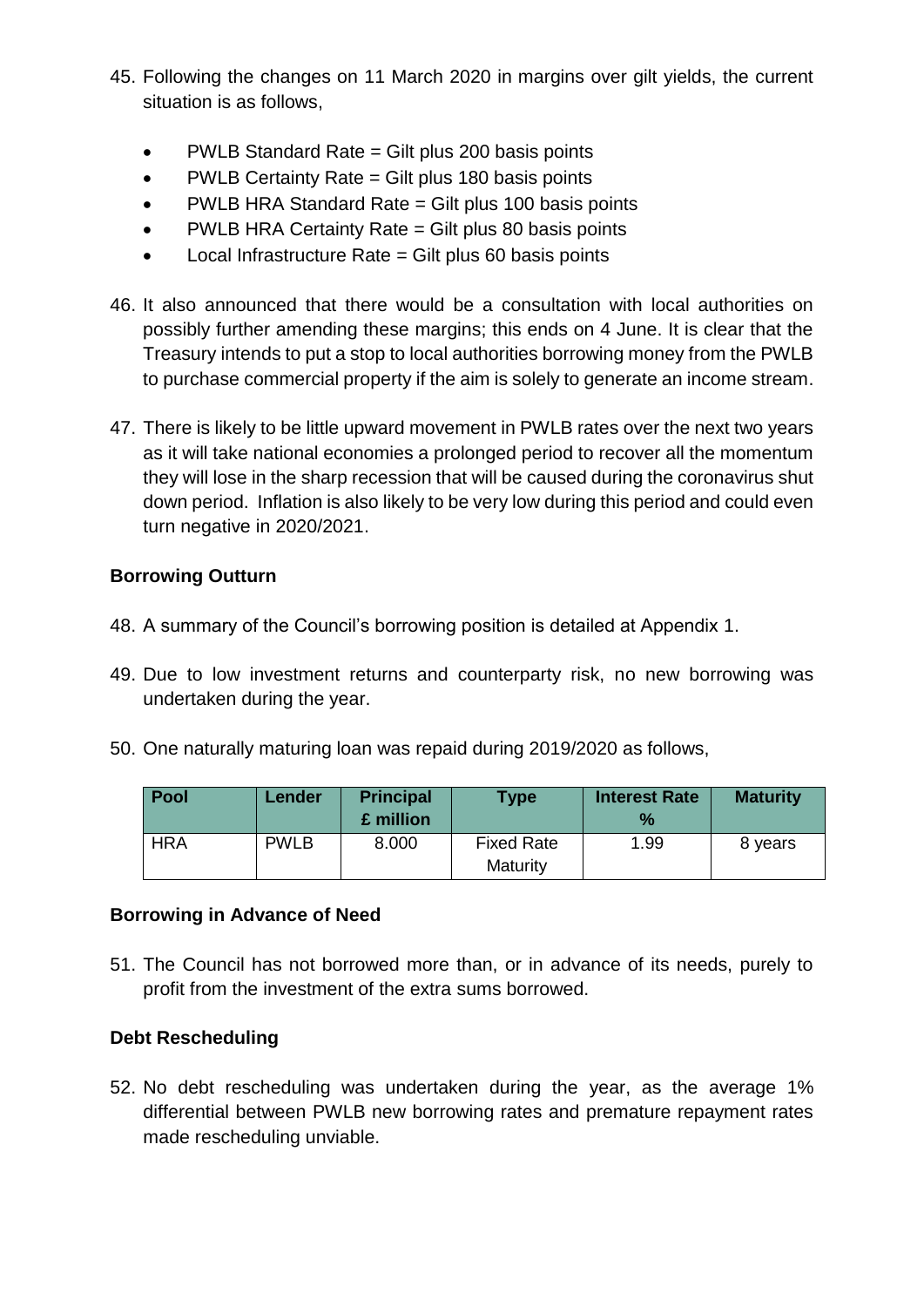#### **Investment Outturn**

- 53. The Council's investment policy is governed by MHCLG investment guidance, which has been implemented in the annual investment strategy approved by the Council on 5 February 2019. This policy sets out the approach for choosing investment counterparties and is based on credit ratings provided by the three main credit rating agencies, supplemented by additional market data.
- 54. The investment activity during the year conformed to the approved strategy, and the Council had no liquidity difficulties.
- 55. The Council maintained an average balance of £125.514 million of internally managed funds. The difference between the balances available for investment and the actual investments is due to the varying level of working capital (creditors, debtors and other long term liabilities) and internal borrowing.
- 56. The internally managed funds earned an average rate of 0.90%. The comparable performance indicator is the average 3 month LIBID rate, which was 0.63%.
- 57. The Council's total interest received from investments for 2019/2020 was £0.819 million. The Council's budgeted investment return for 2019/2020 was £0.940 million, therefore forecast investment income (interest) for the year to date is £0.121 million under achieved against budget. The interest received was lower than budgeted due to the effect of lower balances for investment than an originally estimated and an increased level of internal borrowing.
- 58. The position on interest income must be compared with external interest costs payable. The Council paid external interest costs of £12.833 million against a budget of £13.299 million. This is a £0.466 million underspend against budget.
- 59. The net underspend in respect of interest receivable/payable is £0.345 million. This has been accounted for in the overall revenue outturn position for 2019/2020.
- 60. A summary of the Council's investment position as at 31 March 2020 is detailed at Appendix 2.

## **Economic Background and Interest Rate Forecast**

61. The main issue in 2019 was the reaching an agreement on the way forward for the UK over Brexit. Following the general election in December 2019, the UK left the EU on 31 January 2020. However, this still leaves much uncertainty as to whether there will be a reasonable trade deal achieved by the target deadline of the end of 2020. It is also unclear as to whether the coronavirus outbreak may yet impact on this deadline; the second and third rounds of negotiations have already had to be cancelled due to the virus.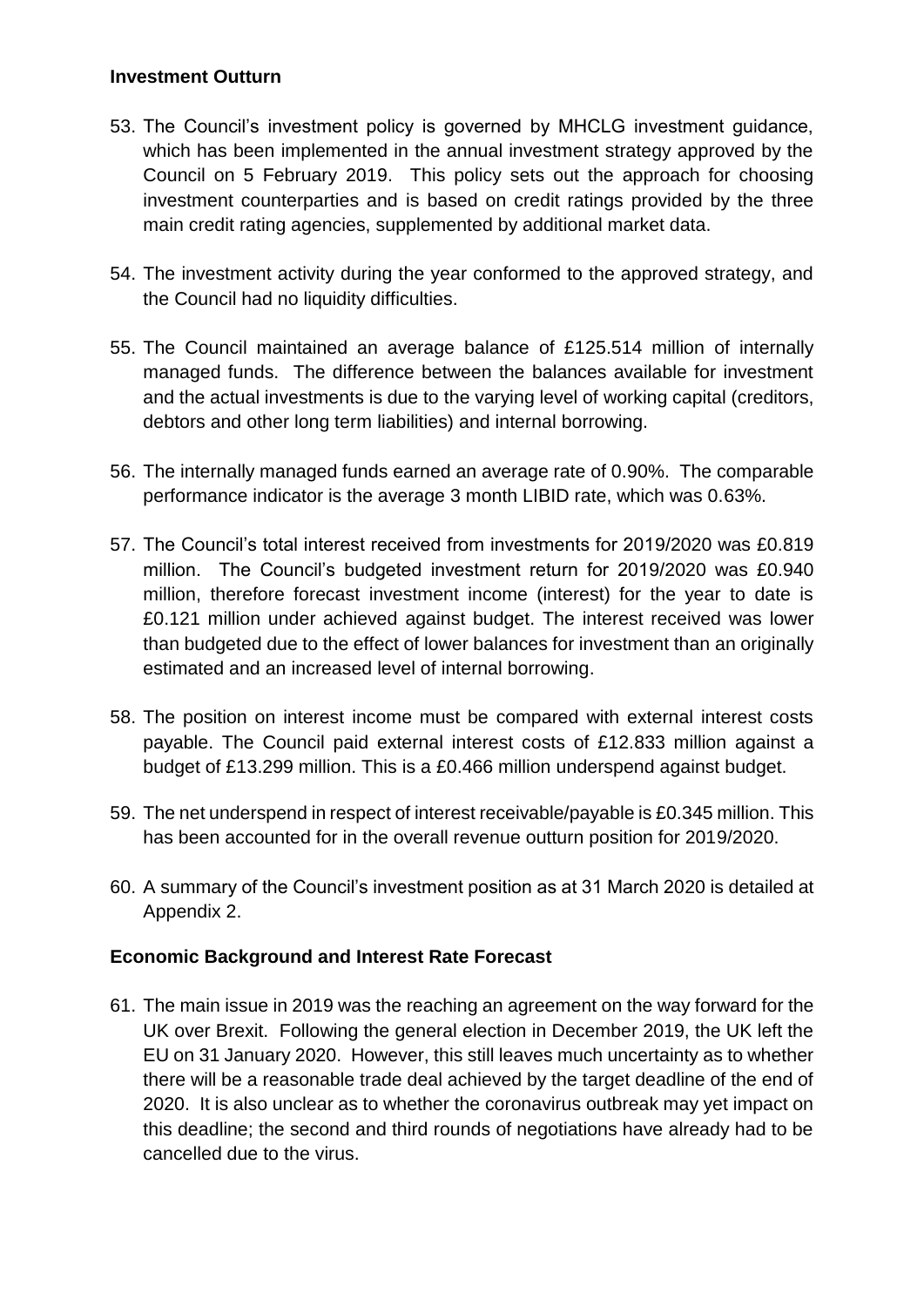- 62. Economic growth in 2019 has been very volatile,
	- Quarter 1 unexpectedly strong at 0.50%
	- Quarter  $2$  weak at  $-0.20\%$ ,
	- $\bullet$  Quarter 3 bouncing back at +0.50%
	- $\bullet$  Quarter 4 flat at 0.00%
	- Year on year growth  $= 1.10\%$
- 63. 2020 started with optimistic business surveys pointing to an upswing in growth after the ending of political uncertainty. However, the three monthly GDP statistics in January were disappointing, being stuck at 0.0% growth. Since then, the whole world has changed as a result of the coronavirus outbreak. It now looks likely that the closedown of whole sections of the economy will result in a fall in GDP of at least 15% in quarter two.
- 64. There is much uncertainty around; the extent of the damage that will be done to businesses by the end of the lock down period, when the end of the lock down will occur, whether there could be a second wave of the outbreak, how soon a vaccine will be created and then how quickly it can be administered to the population. This leaves huge uncertainties as to how quickly the economy will recover.
- 65. Brexit uncertainty caused the MPC to leave the Bank Rate at 0.75%. However, when the coronavirus outbreak posed a huge threat to the economy, two emergency cuts in Bank Rate from 0.75% occurred in March 2020, first to 0.25% and then to 0.10%.
- 66. The Bank Rate cuts were accompanied by an increase in quantitative easing (QE), essentially the purchases of gilts (mainly) by the Bank of England of £200 billion.
- 67. The Government and the Bank have been concerned about job losses during the lock down period. Accordingly, the Government introduced various schemes to subsidise both employed and self-employed jobs for three months while the country is locked down. It also put in place a raft of other measures to help businesses access loans from their banks, (with the Government providing guarantees to the banks against losses), to tide them over the lock down period when some firms may have little or no income. However, at the time of writing, this leaves open a question as to whether some firms will be solvent, even if they take out such loans, and some may also choose to close as there is, and will be, insufficient demand for their services.
- 68. This is a rapidly evolving situation so there may be further measures to come from the Bank and the Government. The measures to support jobs and businesses already taken by the Government will result in a huge increase in the annual budget deficit in 2020/2021 from 2% to nearly 11%. The ratio of debt to GDP is also likely to increase from 80% to around 105%. In the Budget in March, the Government also announced a large increase in spending on infrastructure; this will also help the economy to recover once the lock down is ended. Provided the coronavirus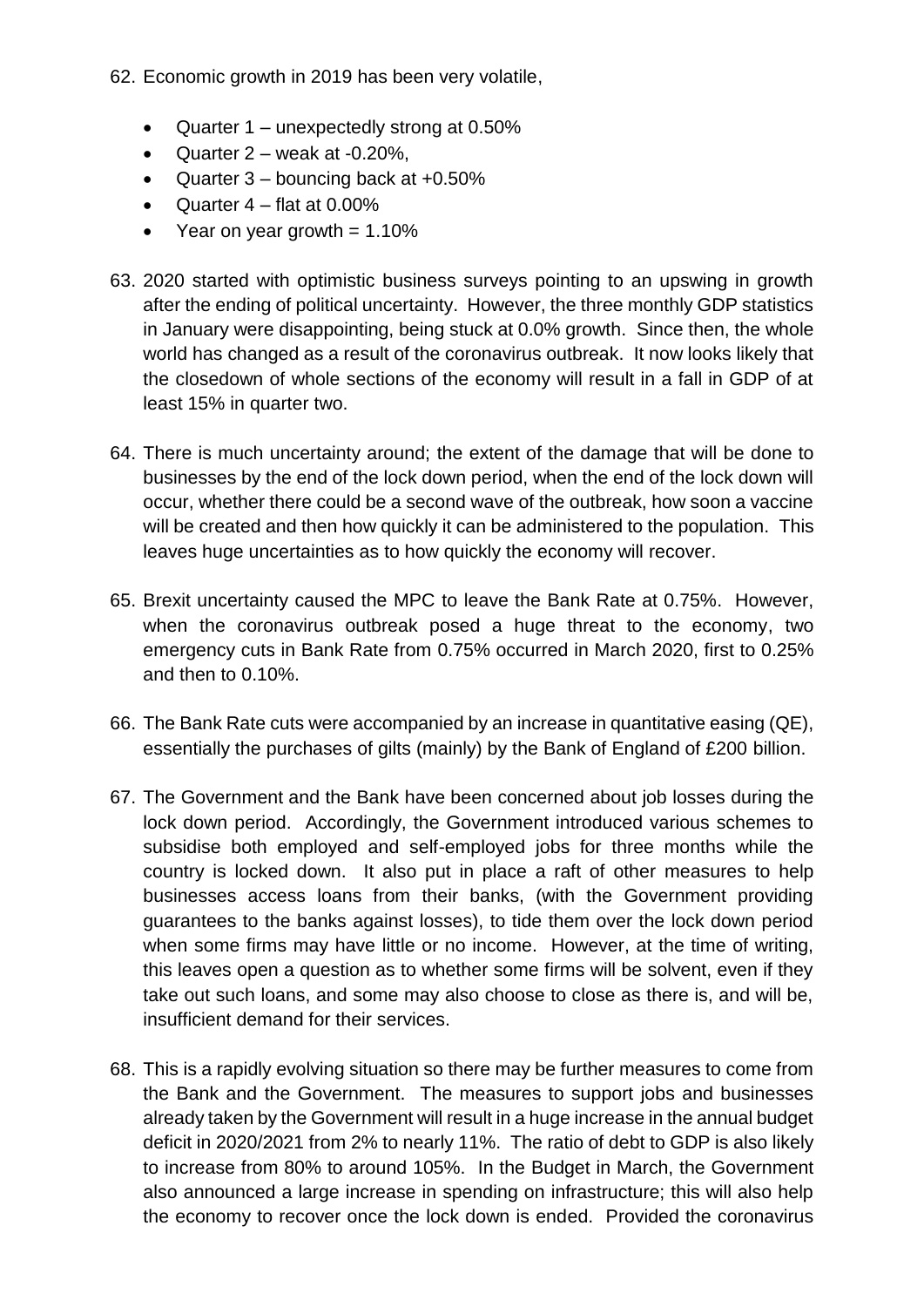outbreak is brought under control relatively swiftly, and the lock down is eased, then it is hoped that there would be a sharp recovery, but one that would take a prolonged time to fully recover previous lost momentum.

- 69. Inflation has posed little concern for the MPC during the last year, being mainly between 1.50% and 2.00%. It is also not going to be an issue for the near future as the world economy will be heading into a recession which is already causing a glut in the supply of oil which has fallen sharply in price. Other prices will also be under downward pressure while wage inflation has also been on a downward path over the last half year and is likely to continue that trend in the current environment. While inflation could even turn negative in the Eurozone, this is currently not likely in the UK.
- 70. Employment had been growing healthily through the last year but it is obviously heading for a big hit in March and April 2020. The good news over the last year is that wage inflation has been significantly higher than CPI inflation which means that consumer real spending power had been increasing and so will have provided support to GDP growth. However, while people cannot leave their homes to do non-food shopping, retail sales will also take a big hit.
- 71. In terms of the world economy, the trade war between the US and China on tariffs was a major concern to financial markets and was depressing worldwide growth during 2019, as any downturn in China would spill over into impacting countries supplying raw materials to China. Concerns were particularly focused on the synchronised general weakening of growth in the major economies of the world. These concerns resulted in government bond yields in the developed world falling significantly during 2019. In 2020, coronavirus is obviously the big issue sweeping around the world and having a major impact in causing a world recession in growth.

## **Other Issues – IFRS 9**

- 72. Risk management will need to take account of the 2018/2019 Accounting Code of Practice proposals for the valuation of investments. This will not be a significant issue for the Council, however key considerations are as follows,
	- Expected credit loss model. Whilst this should not be material for vanilla treasury investments such as bank deposits, this is likely to be problematic for some funds e.g. property funds, (and also for non-treasury management investments dealt with in the capital strategy e.g. longer dated service investments, loans to third parties or loans to subsidiaries).
	- The valuation of investments previously valued under the available for sale category e.g. equity related to the "commercialism" agenda, property funds, equity funds and similar, will be changed to Fair Value through the Profit and Loss (FVPL).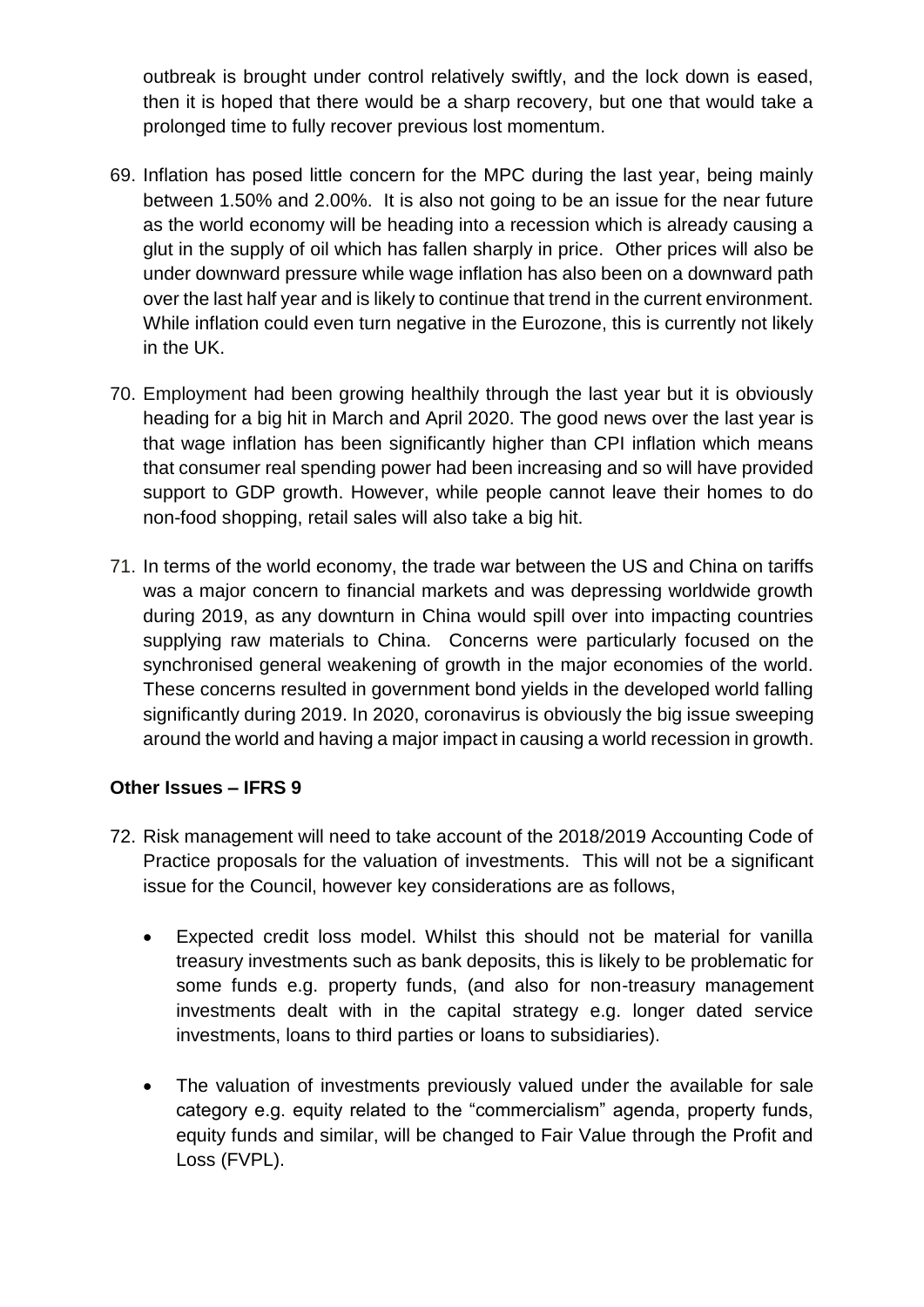73. Following the consultation undertaken by the MHCLG on IFRS9, the Government has introduced a mandatory statutory override for local authorities to reverse out all unrealised fair value movements resulting from pooled investment funds. This will be effective from 1 April 2018. The statutory override applies for five years from this date. Local authorities are required to disclose the net impact of the unrealised fair value movements in a separate unusable reserve throughout the duration of the override in order for the Government to keep the override under review and to maintain a form of transparency.

# **Overview & Scrutiny Engagement**

74. Regular reports are taken to Overview & Scrutiny relating to the Council's financial position

# **Safeguarding Implications**

75. None have been identified as arising directly from this report.

# **Public Health Implications**

76. None have been identified as arising directly from this report.

## **Procurement Implications**

77. None have been identified as arising directly from this report.

## **Equalities Impact of the Proposal**

78. None have been identified as arising directly from this report.

## **Environmental and Climate Change Considerations**

- 79. Wiltshire Council will not intentionally invest in any investment that is not ethical and would not be consistent with our environmental and social policy objectives.
- 80. Where appropriate, the Council will consider investments that deliver environmental and social benefits, whilst maintaining our Security, Liquidity and Yield criteria.

## **Risks Assessment**

- 81. All investments have been at fixed rates during the period. The Council's current average interest rate on long term debt is 3.74%, which compares favourably with similar rates of other UK local authorities.
- 82. The primary management risks to which the Council is exposed are adverse movements in interest rates and the credit risk of counterparties.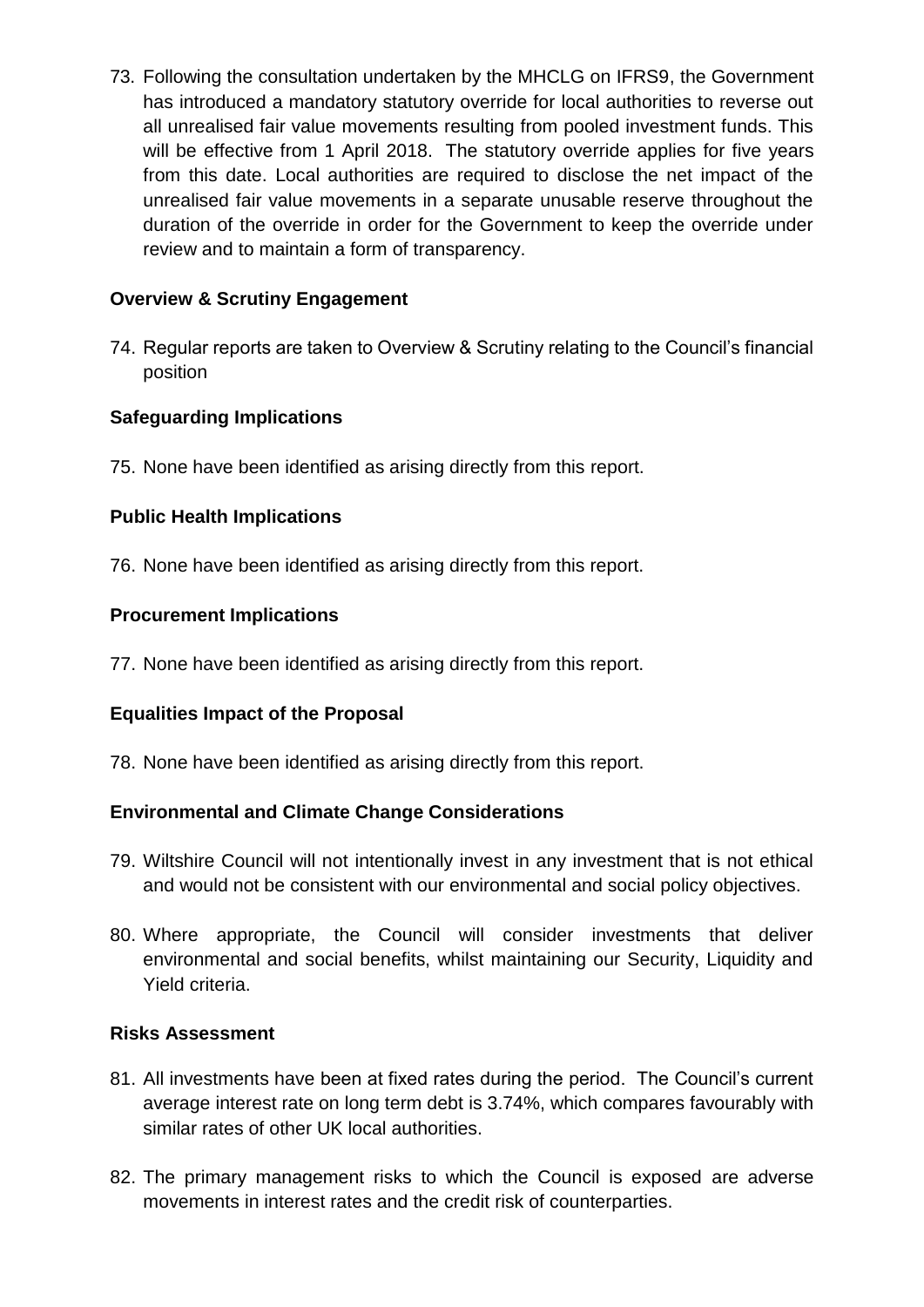83. Investment counterparty risk is controlled by assessing and monitoring the credit risk of borrowers as authorised by the Annual Investment Strategy.

## **Financial Implications**

84. These have been examined and are implicit throughout the report.

#### **Workforce Implications**

85. None have been identified as arising directly from this report.

#### **Legal Implications**

86. None have been identified as arising directly from this report.

#### **Proposals**

- 87. Cabinet is requested to:
	- a) Note that the contents of this report are in line with the Treasury Management Strategy 2019/2020.

#### **Andy Brown - Director, Finance and Procurement**

## **Terence Herbert – Chief Executive, Wiltshire Council**

Report Author: Matthew Tiller, Chief Accountant [matthew.tiller@wiltshire.gov.uk,](mailto:matthew.tiller@wiltshire.gov.uk) Tel: 01225 718640

28 May 2020

## **Appendices**

Appendix 1 Borrowing Portfolio

Appendix 2 Investment Portfolio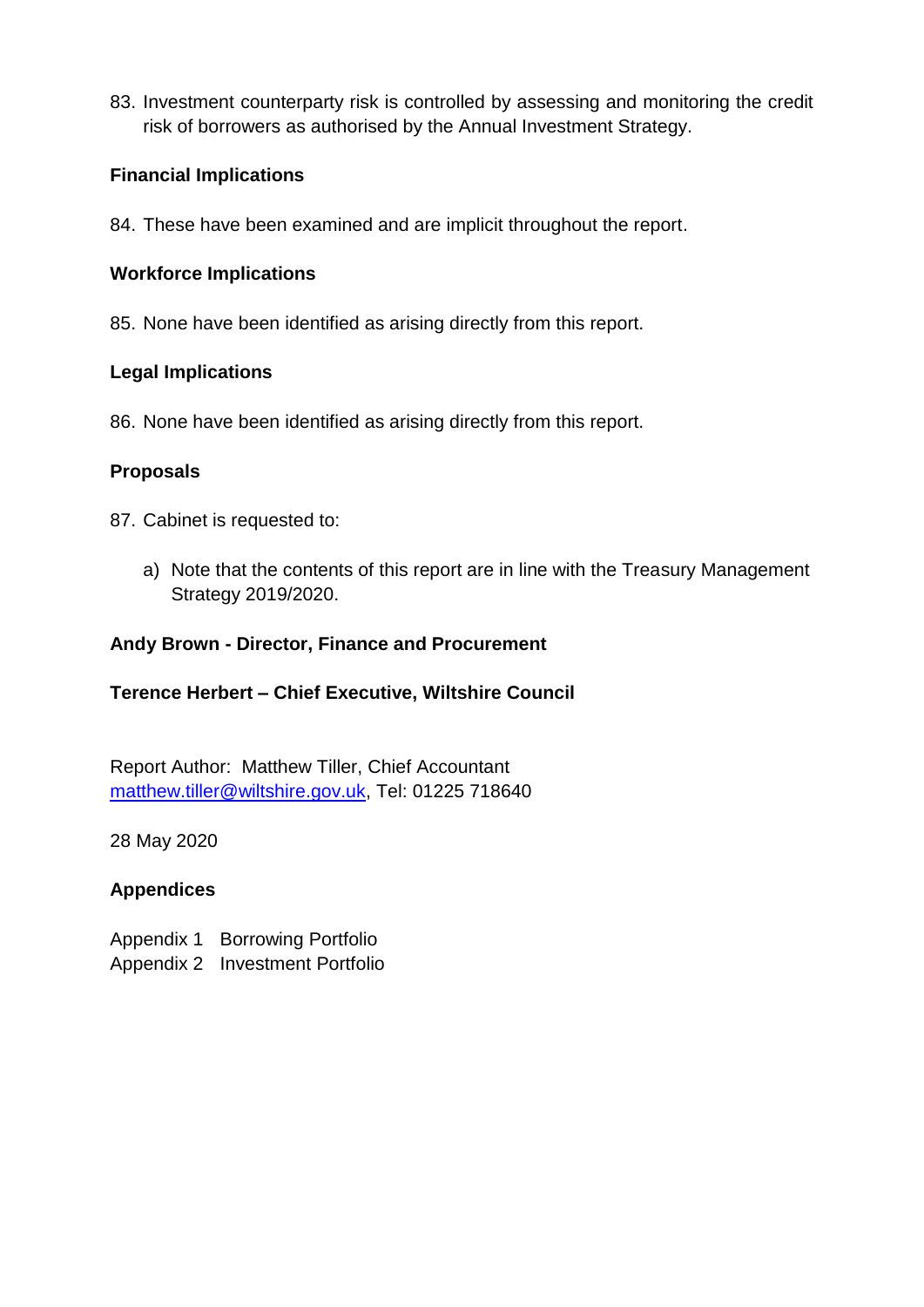# **Appendix 1**

# **Borrowing Portfolio as at 31 March 2020**

|                                       |                   |                 |               | <b>Interest</b> | <b>Annual</b>   |
|---------------------------------------|-------------------|-----------------|---------------|-----------------|-----------------|
| Lender                                |                   | <b>Maturity</b> | <b>Amount</b> | <b>Rate</b>     | <b>Interest</b> |
|                                       | <b>Start Date</b> | <b>Date</b>     | £ million     | %               | £ million       |
| <b>Public Works Loan Board (PWLB)</b> |                   |                 |               |                 |                 |
| <b>PWLB</b>                           | 28/03/2012        | 28/03/2021      | 4.000         | 2.21            | 0.088           |
| <b>PWLB</b>                           | 15/02/2010        | 01/06/2021      | 2.000         | 4.33            | 0.087           |
| <b>PWLB</b>                           | 28/03/2012        | 28/03/2022      | 8.000         | 2.40            | 0.192           |
| <b>PWLB</b>                           | 28/03/2012        | 28/03/2023      | 8.000         | 2.56            | 0.205           |
| <b>PWLB</b>                           | 15/02/2010        | 01/06/2023      | 2.000         | 4.45            | 0.890           |
| <b>PWLB</b>                           | 28/03/2012        | 28/03/2024      | 8.000         | 2.70            | 0.216           |
| <b>PWLB</b>                           | 15/02/2010        | 01/06/2024      | 2.000         | 4.49            | 0.090           |
| <b>PWLB</b>                           | 28/03/2012        | 28/03/2025      | 8.000         | 2.82            | 0.226           |
| <b>PWLB</b>                           | 14/08/2001        | 01/12/2025      | 0.123         | 4.875           | 0.006           |
| <b>PWLB</b>                           | 28/03/2012        | 28/03/2026      | 10.000        | 2.92            | 0.292           |
| <b>PWLB</b>                           | 15/02/2010        | 01/06/2026      | 2.000         | 4.54            | 0.091           |
| <b>PWLB</b>                           | 28/03/2012        | 28/03/2027      | 8.000         | 3.01            | 0.241           |
| <b>PWLB</b>                           | 21/08/2002        | 01/06/2027      | 4.000         | 4.75            | 0.190           |
| <b>PWLB</b>                           | 28/03/2012        | 28/03/2028      | 6.000         | 3.08            | 0.185           |
| <b>PWLB</b>                           | 29/07/1999        | 01/06/2028      | 1.000         | 4.75            | 0.048           |
| <b>PWLB</b>                           | 15/02/2010        | 01/06/2028      | 2.000         | 4.56            | 0.091           |
| <b>PWLB</b>                           | 28/03/2012        | 28/03/2029      | 7.000         | 3.15            | 0.221           |
| <b>PWLB</b>                           | 29/07/1999        | 01/06/2029      | 1.000         | 4.75            | 0.048           |
| <b>PWLB</b>                           | 28/03/2012        | 28/03/2030      | 8.000         | 3.21            | 0.257           |
| <b>PWLB</b>                           | 29/07/1999        | 01/06/2030      | 1.000         | 4.75            | 0.046           |
| <b>PWLB</b>                           | 20/05/2005        | 01/06/2030      | 2.000         | 4.45            | 0.089           |
| <b>PWLB</b>                           | 05/12/2005        | 18/03/2031      | 5.000         | 4.25            | 0.213           |
| <b>PWLB</b>                           | 28/03/2012        | 28/03/2031      | 2.000         | 3.26            | 0.065           |
| <b>PWLB</b>                           | 29/07/1999        | 01/06/2031      | 1.000         | 4.75            | 0.048           |
| <b>PWLB</b>                           | 20/05/2005        | 01/06/2031      | 2.000         | 4.45            | 0.089           |
| <b>PWLB</b>                           | 21/11/2005        | 18/09/2031      | 2.000         | 4.25            | 0.085           |
| <b>PWLB</b>                           | 28/03/2012        | 28/03/2032      | 5.000         | 3.30            | 0.165           |
| <b>PWLB</b>                           | 20/05/2005        | 01/06/2032      | 2.000         | 4.45            | 0.089           |
| <b>PWLB</b>                           | 04/11/1999        | 01/12/2032      | 1.500         | 4.625           | 0.069           |
| <b>PWLB</b>                           | 28/03/2012        | 28/03/2033      | 6.000         | 3.34            | 0.200           |
| <b>PWLB</b>                           | 20/05/2005        | 01/06/2033      | 2.000         | 4.45            | 0.089           |
| <b>PWLB</b>                           | 15/11/1999        | 19/09/2033      | 1.000         | 4.25            | 0.042           |
| <b>PWLB</b>                           | 28/03/2012        | 28/03/2034      | 7.000         | 3.37            | 0.236           |
| <b>PWLB</b>                           | 20/05/2005        | 01/06/2034      | 2.000         | 4.45            | 0.089           |
| <b>PWLB</b>                           | 15/11/1999        | 18/09/2034      | 1.000         | 4.25            | 0.043           |
| <b>PWLB</b>                           | 21/11/2005        | 18/09/2034      | 5.000         | 4.25            | 0.213           |
| <b>PWLB</b>                           | 28/03/2012        | 28/03/2035      | 2.000         | 3.40            | 0.068           |
| <b>PWLB</b>                           | 14/06/2005        | 14/06/2035      | 5.000         | 4.35            | 0.218           |
| <b>PWLB</b>                           | 15/11/1999        | 18/09/2035      | 1.000         | 4.25            | 0.043           |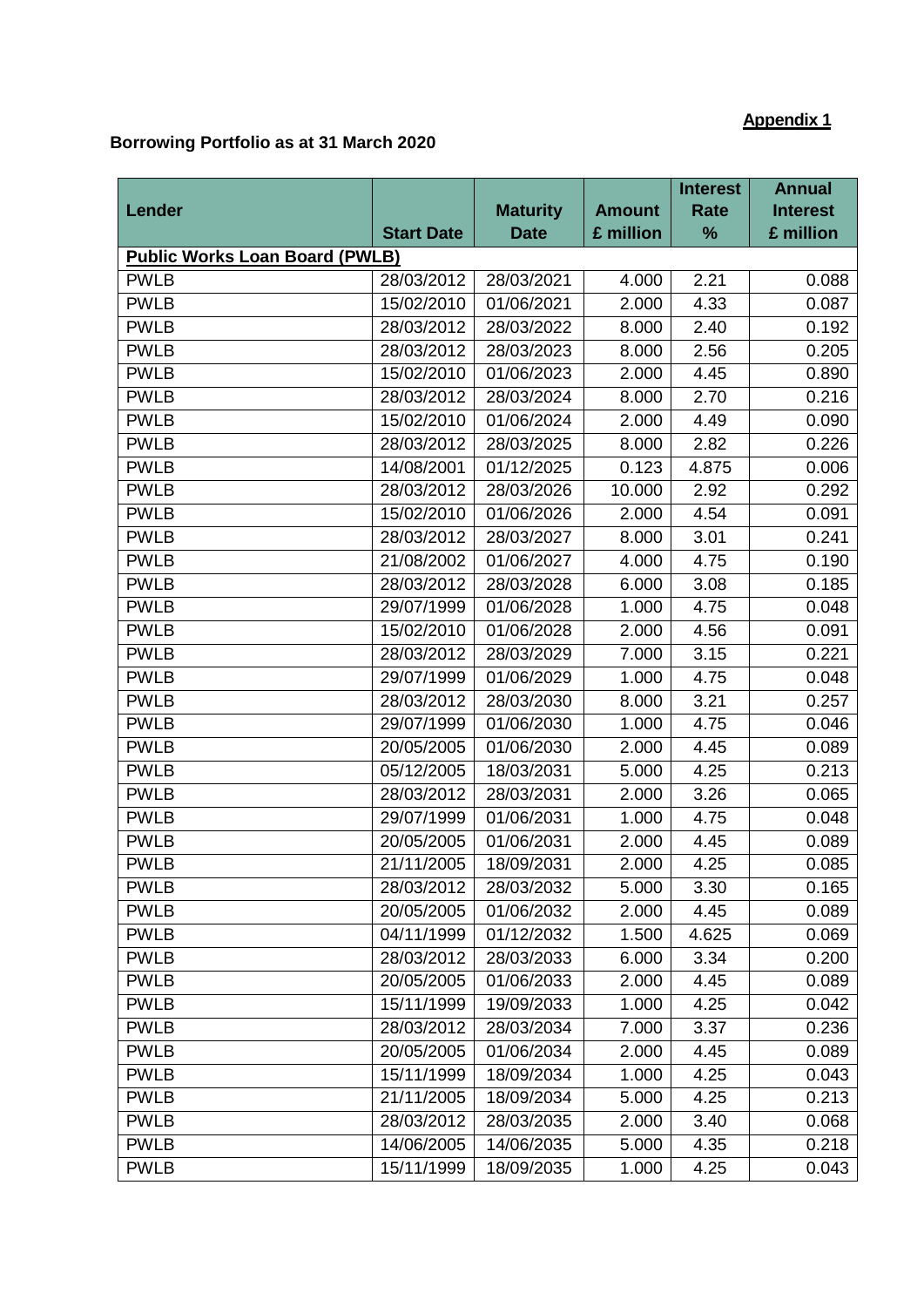|                                                   |                   |                 |               | <b>Interest</b> | <b>Annual</b>   |
|---------------------------------------------------|-------------------|-----------------|---------------|-----------------|-----------------|
| Lender                                            |                   | <b>Maturity</b> | <b>Amount</b> | <b>Rate</b>     | <b>Interest</b> |
|                                                   | <b>Start Date</b> | <b>Date</b>     | £ million     | %               | £ million       |
| <b>Public Works Loan Board (PWLB) - Continued</b> |                   |                 |               |                 |                 |
| <b>PWLB</b>                                       | 21/11/2005        | 18/09/2035      | 5.000         | 4.25            | 0.213           |
| <b>PWLB</b>                                       | 15/11/1999        | 18/09/2036      | 0.500         | 4.25            | 0.021           |
| <b>PWLB</b>                                       | 15/11/1999        | 18/09/2036      | 0.500         | 4.25            | 0.021           |
| <b>PWLB</b>                                       | 28/03/2012        | 28/03/2037      | 9.000         | 3.44            | 0.310           |
| <b>PWLB</b>                                       | 11/01/2006        | 01/12/2037      | 4.000         | 4.00            | 0.160           |
| <b>PWLB</b>                                       | 11/01/2006        | 01/12/2038      | 4.000         | 4.00            | 0.160           |
| <b>PWLB</b>                                       | 15/02/2010        | 01/06/2041      | 2.000         | 4.57            | 0.091           |
| <b>PWLB</b>                                       | 11/08/2006        | 01/12/2041      | 3.000         | 4.35            | 0.131           |
| <b>PWLB</b>                                       | 15/02/2010        | 01/06/2042      | 2.000         | 4.57            | 0.091           |
| <b>PWLB</b>                                       | 11/08/2006        | 01/12/2042      | 2.000         | 4.35            | 0.087           |
| <b>PWLB</b>                                       | 11/08/2006        | 01/12/2043      | 2.000         | 4.35            | 0.087           |
| <b>PWLB</b>                                       | 06/09/2006        | 01/12/2044      | 3.000         | 4.25            | 0.128           |
| <b>PWLB</b>                                       | 06/09/2006        | 01/12/2045      | 3.000         | 4.25            | 0.128           |
| <b>PWLB</b>                                       | 29/06/2006        | 18/09/2046      | 4.000         | 4.45            | 0.178           |
| <b>PWLB</b>                                       | 30/08/2006        | 01/12/2046      | 2.000         | 4.25            | 0.085           |
| <b>PWLB</b>                                       | 29/06/2006        | 18/09/2047      | 4.000         | 4.45            | 0.178           |
| <b>PWLB</b>                                       | 30/08/2006        | 01/12/2047      | 2.000         | 4.25            | 0.085           |
| <b>PWLB</b>                                       | 09/10/1998        | 18/09/2048      | 1.000         | 4.50            | 0.045           |
| <b>PWLB</b>                                       | 29/06/2006        | 18/09/2048      | 3.500         | 4.45            | 0.156           |
| <b>PWLB</b>                                       | 30/08/2006        | 01/12/2048      | 2.000         | 4.25            | 0.085           |
| <b>PWLB</b>                                       | 09/10/1998        | 18/09/2049      | 1.000         | 4.50            | 0.045           |
| <b>PWLB</b>                                       | 29/06/2006        | 18/09/2049      | 3.000         | 4.45            | 0.134           |
| <b>PWLB</b>                                       | 30/08/2006        | 01/12/2049      | 2.000         | 4.25            | 0.085           |
| <b>PWLB</b>                                       | 30/08/2006        | 01/06/2050      | 5.000         | 4.25            | 0.213           |
| <b>PWLB</b>                                       | 17/09/1998        | 18/09/2050      | 1.000         | 5.125           | 0.051           |
| <b>PWLB</b>                                       | 17/09/1998        | 18/09/2051      | 1.000         | 5.125           | 0.051           |
| <b>PWLB</b>                                       | 07/03/2007        | 01/06/2052      | 2.000         | 4.25            | 0.085           |
| <b>PWLB</b>                                       | 23/07/1998        | 03/06/2052      | 1.000         | 5.50            | 0.055           |
| <b>PWLB</b>                                       | 07/03/2007        | 01/06/2053      | 2.000         | 4.25            | 0.085           |
| <b>PWLB</b>                                       | 23/07/1998        | 02/06/2053      | 1.000         | 5.50            | 0.055           |
| <b>PWLB</b>                                       | 19/06/1998        | 01/06/2054      | 1.000         | 5.375           | 0.054           |
| <b>PWLB</b>                                       | 19/06/1998        | 01/06/2055      | 1.000         | 5.375           | 0.054           |
| <b>PWLB</b>                                       | 21/06/2006        | 01/06/2055      | 2.000         | 4.30            | 0.086           |
| <b>PWLB</b>                                       | 22/06/2006        | 18/09/2055      | 4.000         | 4.35            | 0.174           |
| <b>PWLB</b>                                       | 19/06/1998        | 01/06/2056      | 1.500         | 5.375           | 0.081           |
| <b>PWLB</b>                                       | 21/06/2006        | 01/06/2056      | 3.000         | 4.30            | 0.129           |
| <b>PWLB</b>                                       | 22/06/2006        | 01/06/2056      | 6.000         | 4.35            | 0.261           |
| <b>PWLB</b>                                       | 02/10/1997        | 25/09/2057      | 1.500         | 6.625           | 0.99            |
| <b>PWLB</b>                                       | 12/03/2019        | 13/03/2063      | 10.000        | 2.36            | 0.236           |
| <b>PWLB</b>                                       | 12/03/2019        | 13/03/2064      | 10.000        | 2.36            | 0.236           |
| <b>PWLB</b>                                       | 12/03/2019        | 13/03/2065      | 10.000        | 2.36            | 0.236           |
| <b>TOTAL PWLB LOANS</b>                           |                   |                 | 274.123       |                 | 10.002          |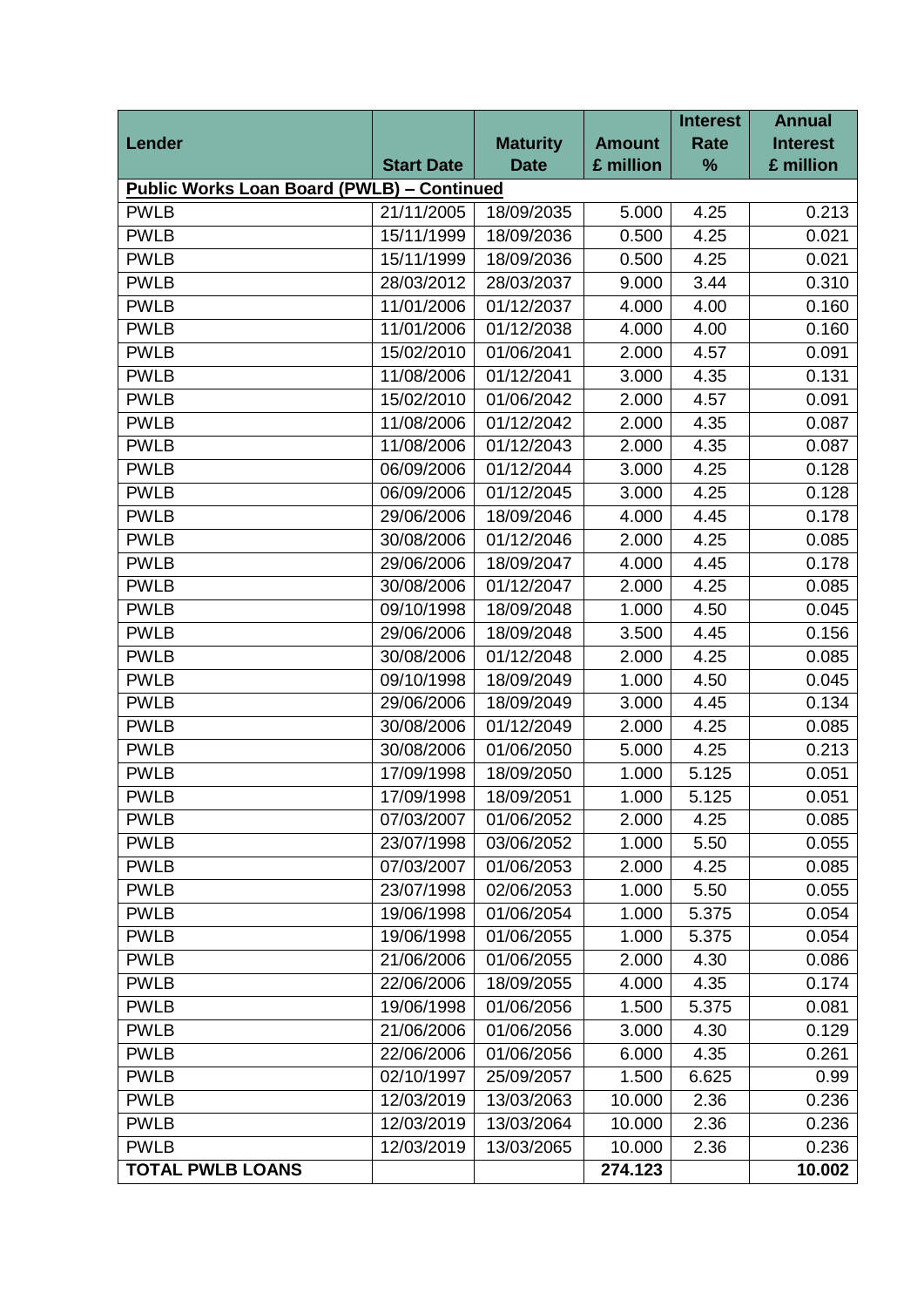|                               |                   |                 |               | <b>Interest</b> | <b>Annual</b>   |
|-------------------------------|-------------------|-----------------|---------------|-----------------|-----------------|
|                               |                   | <b>Maturity</b> | <b>Amount</b> | Rate            | <b>Interest</b> |
| Lender                        | <b>Start Date</b> | <b>Date</b>     | £ million     | $\%$            | £ million       |
| <b>LOBO Loans</b>             |                   |                 |               |                 |                 |
| <b>Barclays Bank</b>          | 03/12/2004        | 03/12/2054      | 10.000        | 4.45            | 0.445           |
| <b>FMS Wermanagement</b>      | 07/12/2004        | 08/12/2053      | 10.000        | 4.45            | 0.445           |
| Depfa Deutsche Pfandbriefbank | 10/12/2004        | 10/12/2052      | 10.000        | 4.45            | 0.445           |
| Dexia Credit Local            | 10/12/2004        | 11/12/2051      | 10.000        | 4.45            | 0.445           |
| <b>Barclays Bank</b>          | 31/08/2005        | 31/08/2055      | 5.000         | 3.99            | 0.200           |
| Dexia Credit Local            | 20/02/2006        | 18/02/2066      | 6.000         | 4.45            | 0.267           |
| Beyern LB                     | 05/03/2007        | 07/03/2067      | 4.000         | 4.2             | 0.168           |
| <b>Barclays Bank</b>          | 31/07/2007        | 01/08/2067      | 6.000         | 4.21            | 0.253           |
| <b>TOTAL LOBO LOANS</b>       |                   |                 | 61.000        |                 | 2.667           |
|                               |                   |                 |               |                 |                 |
| <b>TOTAL - ALL LOANS</b>      |                   |                 | 335.123       |                 | 12.669          |

\* Annual interest = Total amount of annual interest payable per loan outstanding as at 31 March 2020. This won't equal the amount of interest paid during 2019/2020 – as the total loan portfolio has changed during the year.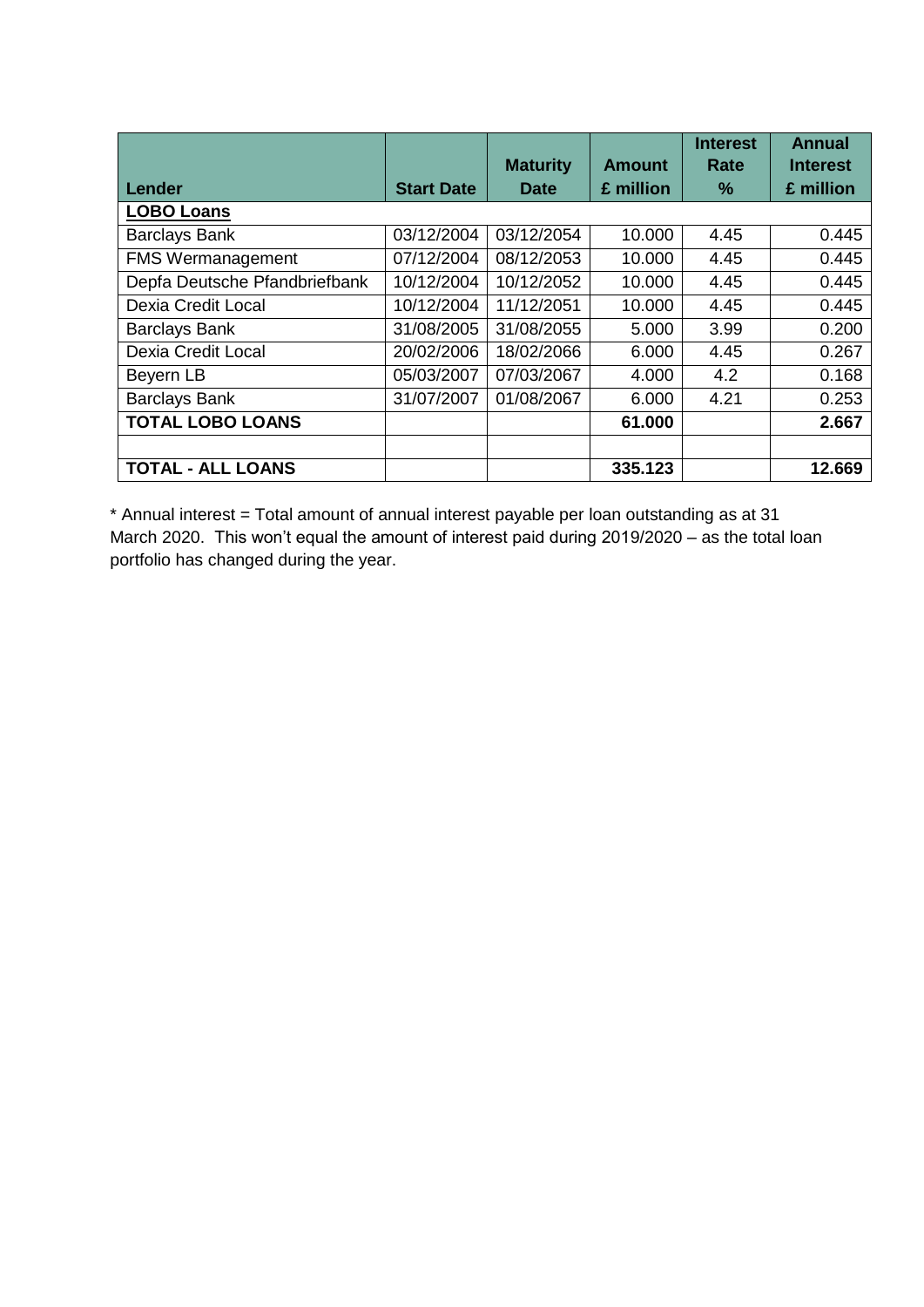#### **Appendix 2**

#### **Investment Portfolio as at 31 March 2020 (compared to the counterparty list)**

|                                             | <b>Amount</b> | <b>Interest Rate</b> |                   |                      |                             |
|---------------------------------------------|---------------|----------------------|-------------------|----------------------|-----------------------------|
| <b>Borrower</b>                             | £ million     | $\frac{9}{6}$        | <b>Start Date</b> | <b>Maturity Date</b> | <b>LAS Credit Rating **</b> |
| Lloyds Bank                                 | 10.000        | 1.25                 | 15/05/2019        | 15/05/2020           | Orange - 12 months          |
| First Abu Dhabi Bank PJSC                   | 8.000         | 0.91                 | 09/10/2019        | 07/10/2020           | Orange - 12 months          |
| Australia and New Zealand Banking Group Ltd | 8.000         | 0.84                 | 04/11/2019        | 05/05/2020           | Orange - 12 months          |
| Santander UK plc                            | 8.000         | 0.87                 | 08/11/2019        | 11/05/2020           | Red - 6 months              |
| Peterborough City Council                   | 5.000         | 0.82                 | 18/11/2019        | 15/04/2020           | Yellow - 5 Years            |
| <b>Qatar National Bank</b>                  | 10.000        | 1.15                 | 18/11/2019        | 18/05/2020           | Red - 6 months              |
| Handelsbanken plc (Call Account)            | 0.023         | 0.75                 |                   |                      | Orange - 12 months          |
| <b>Black Rock Money Market Fund</b>         | 4.300         | 0.48                 | $\star$           |                      | AAA                         |
| JP Morgan Money Market Fund                 | 0.003         | 0.29                 | $\star$           | $\star$              | AAA                         |
| <b>Federated Money Market Fund</b>          | 11.433        | 0.42                 | $\star$           | $\star$              | AAA                         |
| Goldman Sachs Money Market Fund             | 0.000         | 0.28                 | $\star$           | $\cdot$              | AAA                         |
| Aberdeen Investments Liquidity Fund         | 14.760        | 0.47                 | $\star$           | $\star$              | AAA                         |
| <b>Total</b>                                | 79.519        |                      |                   |                      |                             |

\* Money Market Funds/Call Account – cash can be invested and withdrawn on a daily basis (subject to maximum investment limits) so there is no start date or maturity date for the purposes of this report.

\*\* For explanation please see following page.